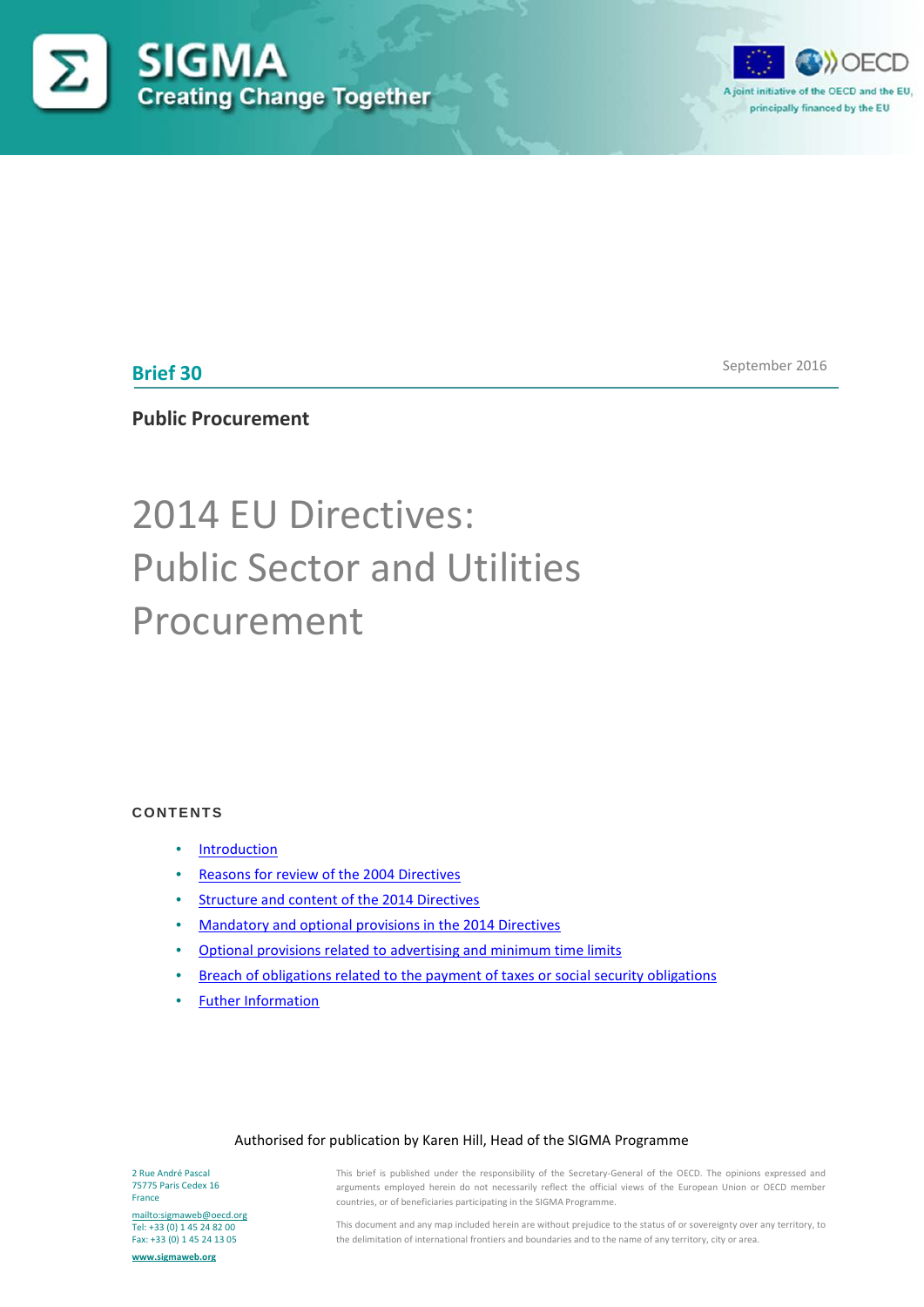# <span id="page-1-0"></span>**Introduction**

At the end of March 2014, following extensive negotiations over three years, the *Official*  Journal of the European Union (OJEU)<sup>[1](#page-1-2)</sup> published three new procurement Directives<sup>[2](#page-1-3)</sup>. Two of the Directives, relating to procurement by public sector contracting authorities and utilities entities, replace the EU procurement Directives of 2004. The third Directive creates a new, regulated regime for the award of concession contracts. Copies of the new Directives can be downloaded by using the following link:

<http://eur-lex.europa.eu/legal-content/EN/TXT/?uri=OJ:L:2014:094:TOC>

The deadline for EU Member States to transpose the new procurement Directives into their national legislation was 18 April 2016. This general deadline was extended in a few cases for the implementation of e-procurement measures.

This Procurement Brief sets out the major changes incorporated into the 2014 Public Sector and Utilities Directives. The Brief is not intended to provide an exhaustive analysis of all of the changes. A separate Procurement Brief (31) focuses on the Concessions Directive 2014/23/EU.

The following terms are used to refer to the Directives:

| "2014 Public Sector Directive" | 2014/24/EU |                                                  |
|--------------------------------|------------|--------------------------------------------------|
| "2014 Utilities Directive"     | 2014/25/EU | together referred to as<br>the "2014 Directives" |
| "2004 Public Sector Directive" | 2004/18/EC |                                                  |
| "2004 Utilities Directive"     | 2004/17/EC | together referred to as<br>the "2004 Directives" |

The changes described in this Brief are in the same order as they appear in the 2014 Public Sector Directive. Where relevant, references are also made to the equivalent provisions in the 2014 Utilities Directive.

# <span id="page-1-1"></span>**Reasons for review of the 2004 Directives**

Public procurement is one of the market-based instruments to be used to deliver the Europe  $2020<sup>3</sup>$  $2020<sup>3</sup>$  $2020<sup>3</sup>$  strategy for smart, sustainable and inclusive growth by aiming to:

- improve the conditions for business to innovate;
- encourage the wider use of green procurement;
- ensure the most efficient use of public funds;
- keep procurement markets open EU-wide.

These aims are reflected in the changes incorporated into the 2014 Directives, which focus on ensuring transparency, increasing flexibility, and encouraging the involvement of small and medium-sized enterprises in public procurement. Additional provisions deal specifically with green (environmental) issues. It is clearly recognised that e-procurement is a key factor in

<span id="page-1-2"></span><sup>&</sup>lt;sup>1</sup> Published in the *OJEU* on 28 March 2014, Volume 57 L94.

<span id="page-1-3"></span><sup>&</sup>lt;sup>2</sup> Directive 2014/23/EU of the European Parliament and of the Council of 26 February 2014 on the award of concession contracts; Directive 2014/24/EU of the European Parliament and of the Council of 26 February 2014 on public procurement, and repealing Directive 2004/18/EC; Directive 2014/25/EU of the European Parliament and of the Council of 26 February 2014 on procurement by entities operating in the water, energy, transport and postal services sectors and repealing Directive 2004/17/EC.

<span id="page-1-4"></span><sup>&</sup>lt;sup>3</sup> See European Commission (3 March 2010), "Communication from the Commission – EUROPE 2020 – A strategy for smart, sustainable and inclusive growth".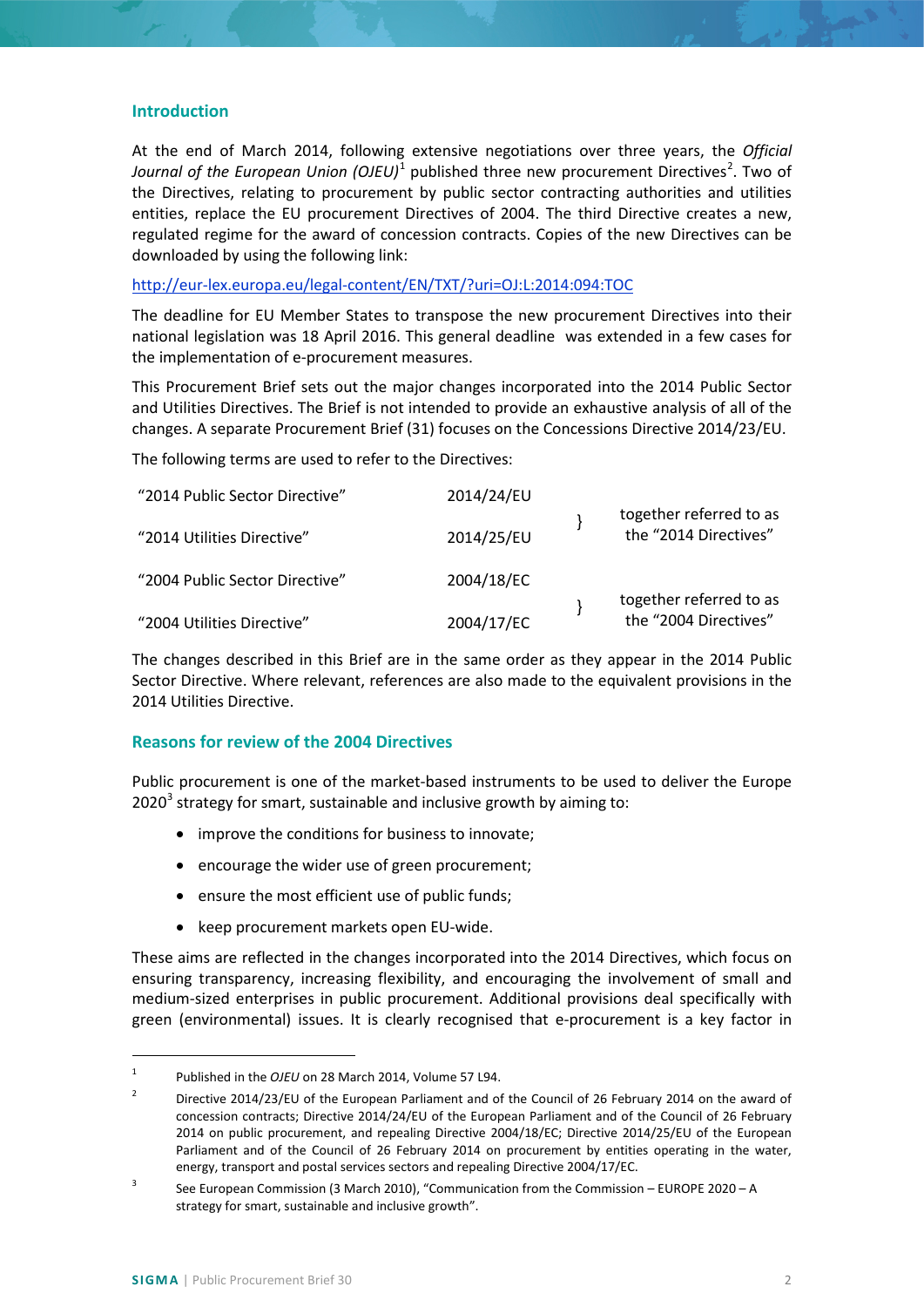increasing efficiency and ensuring transparency, and greater emphasis is placed on the conduct of procurement processes using electronic means.

The 2014 Directives also incorporate and expand on the procurement principles developed in the case law of the Court of Justice of the European Union (CJEU), which were not covered in the 200[4](#page-2-2) Directives. Examples are the inclusion of articles concerning in-house transactions<sup>4</sup> and changes to contracts<sup>[5](#page-2-3)</sup>. In some cases, where a CJEU judgement has led to controversy or uncertainty, the 2014 Directives allow greater flexibility than that permitted by the CJEU. For example, the new provision in Article 68 of the Public Sector Directive permits the use of criteria relating to staff as an award criterion in certain cases. See the comment below on Article 68.

The 2014 Directives are more closely aligned with each other than was the case with the 2004 Directives. Greater flexibility has been introduced in the 2014 Public Sector Directive.

# <span id="page-2-0"></span>**Structure and content of the 2014 Directives**

The 2014 Directives are both structured in the same order:

- recitals;
- contents list;
- titles containing the articles divided into chapters, which are sub-divided into sections;
- annexes.

The recitals are not operative provisions of the Directives. They provide the context and explanations for the operative provisions that are set out in the Articles. The recitals are a useful source of information, assisting in the interpretation of the Articles.

The Annexes contain additional and complementary information and requirements referred to in the Articles, such as the content of Contract Notices.

## <span id="page-2-1"></span>**Mandatory and optional provisions in the 2014 Directives**

Most of the Articles are mandatory, and Member States are obliged to implement them.

Some Articles are optional, which means Member States can choose whether to implement them or not. In this procurement Brief, the provisions of these Articles are referred to as "optional provisions".

 $\overline{\phantom{a}}$ 

<span id="page-2-2"></span><sup>4</sup> The key cases were C-107/98 Teckal and C-480/06 Commission v Germany. See also SIGMA (2014), *Selected Judgments of the Court of Justice of the European Union on Public Procurement*, chapter 4.

<span id="page-2-3"></span><sup>&</sup>lt;sup>5</sup> The key case was C-454/06 pressetext Nachrichtenagentur. See also chapter 9 of the SIGMA publication on the CJEU (footnote 4 above).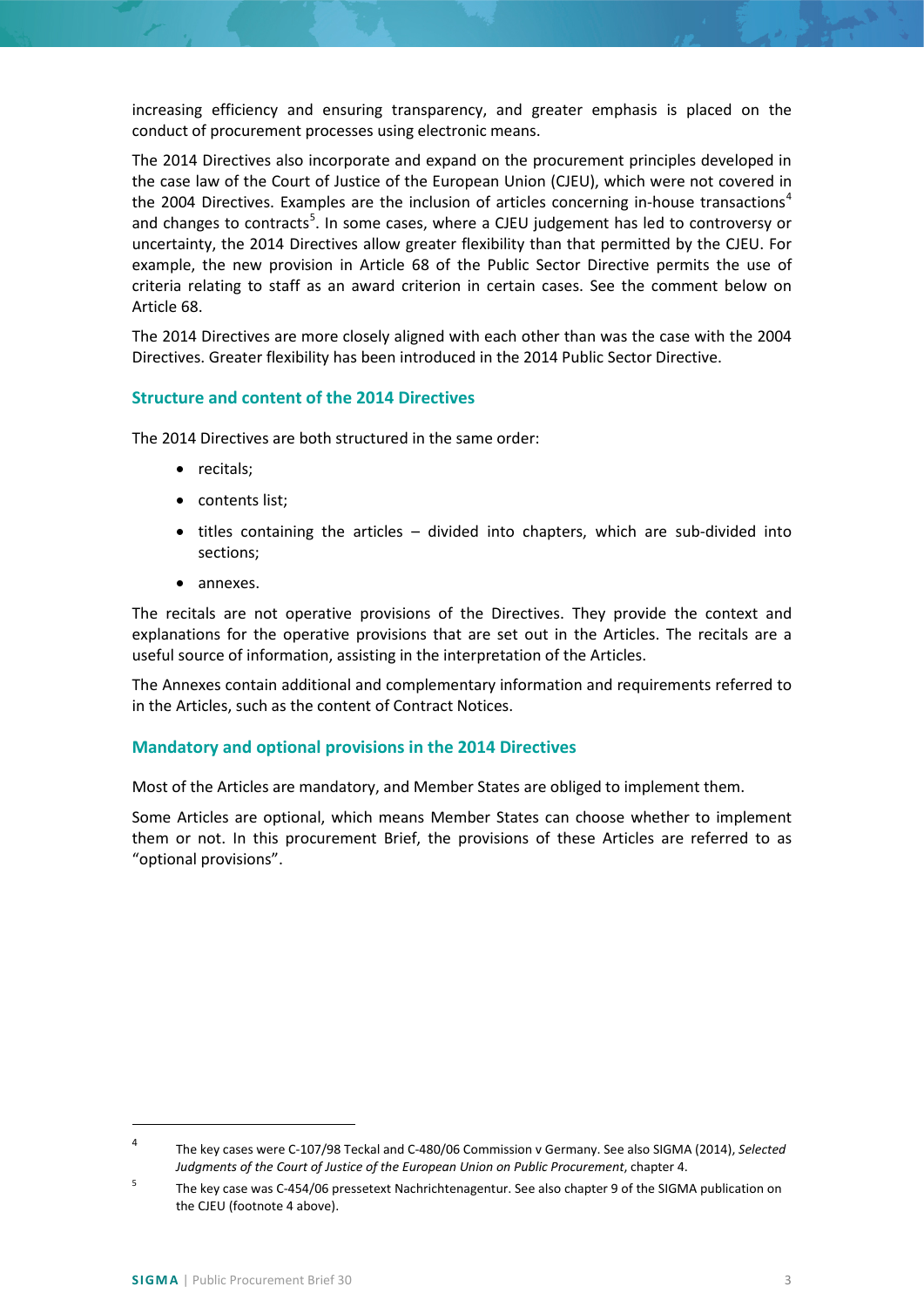# **Scope, definition and general principles**

## **Article 1. Subject matter and scope**

Article 1 of the 2014 Public Sector Directive contains new provisions, which were not included in the 2004 Directives, explaining the concept of public procurement. The Article states that the Directive applies to all acquisitions by contracting authorities, whether or not they are intended for a public purpose.

Recital 5 makes it clear that the 2014 Public Sector Directive does not force Member States to contract out or outsource services that they wish to provide themselves. The Directive provides the rules of conduct to be followed when Member States do decide to contract out or outsource services. Article 1(4) confirms that Member States have the freedom to decide how to arrange for the delivery of public tasks and services in the general economic interest and how to organise their social security systems.

## **Utilities:**

Very similar provisions explaining the concept of public procurement are included in Article 1 of the 2014 Utilities Directive.

**Oil and gas exploration no longer regulated**: The activity of exploration for oil and gas, which was regulated by the 2004 Utilities Directive, is not regulated by the 2014 Utilities Directive. Recital 25 explains that the exclusion of this activity is appropriate, as it is subject to sufficient competitive pressure.

**Article 4. Contracting entities and the definition of special and exclusive rights:** The 2014 Utilities Directive applies to "contracting entities", which may be (i) contracting authorities, (ii) public undertakings, or (iii) an entity that undertakes certain specified activities and operates on the basis of "special or exclusive rights". The definition of "special or exclusive rights" has been amended and clarified, with a view to resolving some uncertainties in the definition provided in the 2004 Public Sector Directive. A clear link is now made to the impact of granting such a special or exclusive right, which "substantially affects the ability of other entities to carry out such activity".

# **Article 10. Exclusions**

A number of new specific exclusions for service contracts have been included in the 2014 Public Sector Directive. The new categories of excluded contracts are as follows<sup>[6](#page-3-0)</sup>:

- Legal services, including certain forms of legal representation and advice, document certification and authentication services provided by notaries, trustee and guardianship services, and legal services connected with the exercise of official authority.
- Loans the reference to financial services in the 2004 Public Sector Directive has been amended and split in the 2014 Public Sector Directive to refer separately to financial services and loans.
- Civil defence, civil protection and danger protection services provided by non-profit organisations or associations other than patient transport services.
- Public passenger transport services by rail or metro the procurement and provision of these services is regulated by a separate EU regime<sup>[7](#page-3-1)</sup>.

<span id="page-3-0"></span> $6$  See Article 10 for full details of these excluded contracts.

<span id="page-3-1"></span> $7$  Regulation (EC) No. 1370/2007.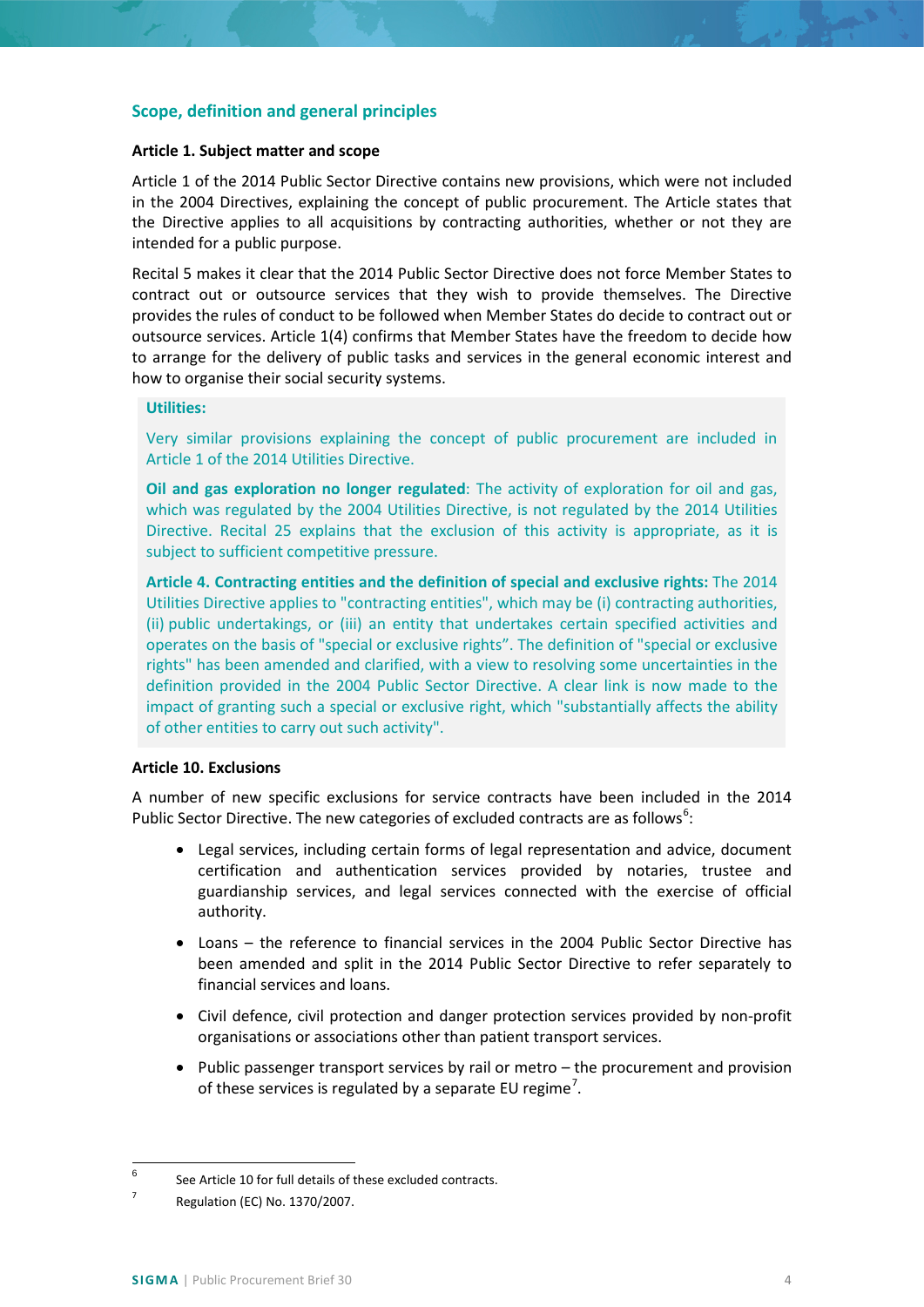• Political campaign services covered by specified common procurement vocabulary (CPV) codes.

The research and development exclusion for specified types of contract is set out in Article 14.

## **Utilities:**

Article 21 of the 2014 Utilities Directive provides for the same new exclusions covering legal services, loans and civil defence, civil protection and danger protection services, and public passenger transport services by rail or metro. However, Article 21 does not include any reference to political campaign services. The research and development exclusion for specified types of contract is set out in Article 32.

## **Article 12. Public contracts between entities within the public sector**

Article 12 codifies and clarifies CJEU case law on "in-house" procurement. It specifies the circumstances under which the award of a contract will be considered as equivalent to an "in-house" arrangement and thus exempt from application of the 2014 Public Sector Directive. Two types of situation are covered by Article 12:

- Contracts awarded by contracting authorities to separate legal entities that they own: this situation is covered by Article 12 paragraphs (2) and (3), which codify and clarify the cases arising from the "*Teckal*" judgement<sup>[8](#page-4-0)</sup>.
- Agreements between contracting authorities: paragraph (4) of Article 12 covers this situation, codifying and expanding on the cases arising from the *"Hamburg"*  judgement*[9](#page-4-1)* .

This article is quite complex. In each case, in order to fall within the scope of Article 12, the arrangements need to satisfy a number of detailed conditions.

## **Utilities:**

Very similar provisions are included in Article 28 of the 2014 Utilities Directive. Article 28 only applies to contracting entities that fall under the definition of contracting authorities.

In addition to Articles 29 and 30 of the 2014 Utilities Directive, the provisions in Article 28 concern the award of contracts to affiliated undertakings and joint ventures. Articles 29 and 30 apply to all contracting entities, and very similar provisions were already set out in the 2004 Utilities Directive.

## **Article 22. Communication**

A major emphasis in the 2014 Public Sector Directive is placed on communication using electronic means. The initial presumption is that all communication and information exchange is conducted by using electronic means. The minimum time limits in tender processes are calculated, in general, on the assumption that electronic means are used.

Article 22 provides that tools and devices used for electronic communication must be non-discriminatory, generally available and interoperable with technology in general use. In the event that contracting authorities do require the use of tools that are not generally available, they must then offer suitable alternative means of access.

In specified cases where e-communication is not obligatory in the submission process, postal services or other non-electronic means may be used. These cases concern, for example, situations where the specialised nature of the procurement means that the procurement tools,

<span id="page-4-0"></span> <sup>8</sup> C-107/98 Teckal. See also SIGMA (2014), *Selected Judgments of the Court of Justice of the European Union on Public Procurement*, chapter 4.

<span id="page-4-1"></span><sup>9</sup> C-480/06 Commission v Germany. See also SIGMA (2014), *Selected Judgments of the Court of Justice of the European Union on Public Procurement*, chapter 4.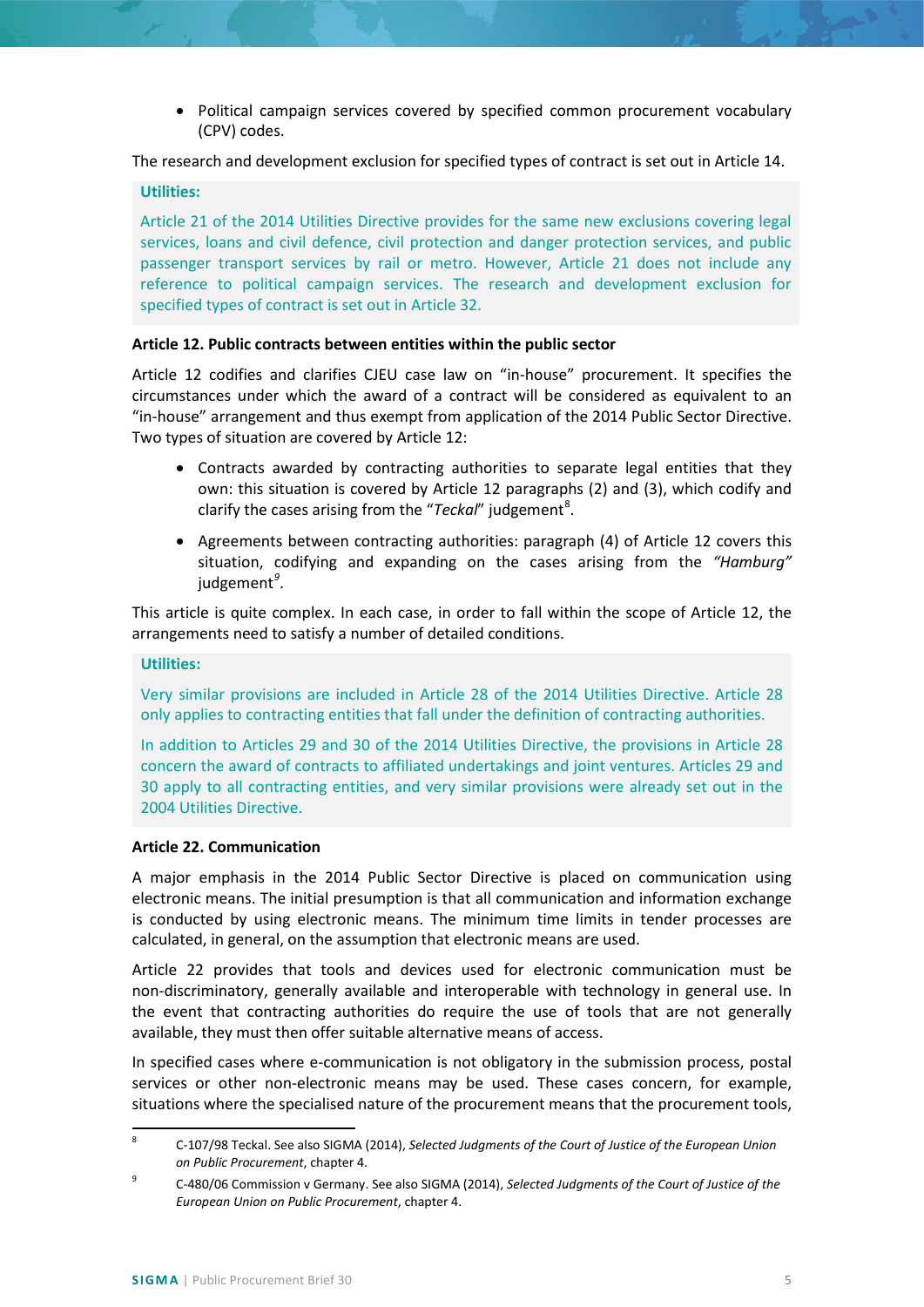devices or file formats to be used are not generally available or supported, or where very specialised office equipment would be required. Other provisions regulate the handling of commercially sensitive information.

Contracting authorities are required to ensure that in all communication, exchange and storage of information the integrity of data and the confidentiality of tenders and requests to participate are preserved. Annex IV sets out the minimum requirements relating to the tools and devices used for the electronic receipt of tenders. These requirements primarily concern transparency and data integrity issues.

**Optional provisions:** Member States have the option of providing for the acceptance of electronic signatures. Article  $22(6)(c)$  contains detailed provisions related to the use of electronic signatures.

#### **Utilities:**

Very similar provisions are included in Article 40 of the 2014 Utilities Directive.

## **Rules on public contracts**

## **Article 26. Choice of procedures**

The 2014 Public Sector Directive has five competitive procedures and one non-competitive procedure. The five competitive procedures are:

- open procedure;
- restricted procedure;
- competitive procedure with negotiation;
- competitive dialogue;
- innovation partnership.

The competitive procedure with negotiation has been substantially amended. The innovation partnership procedure is new.

The non-competitive procedure is the negotiated procedure without prior publication.

See below for further comments on these procedures.

**Choice of the open or restricted procedure:** The open and restricted procedures are still the basic procedures that may be used freely by contracting authorities without a requirement to satisfy conditions.

**Conditions for the use of the competitive procedure where negotiation is permitted:** Under the 2004 Directives, the conditions that contracting authorities needed to satisfy in order to use the negotiated procedure with prior publication of a Contract Notice or the competitive dialogue procedure differed.

Under the 2014 Directives, the conditions are the same for the competitive procedure with negotiation and the competitive dialogue procedure. These conditions have been amended and new conditions added. The conditions apply to contracts for works, supplies and services.

The conditions are easier to satisfy than was the case under the 2004 Directives. Recital 42 explains that contracting authorities need to have increased flexibility to choose a procurement procedure that provides for negotiation and that this flexibility is likely to increase cross-border trade.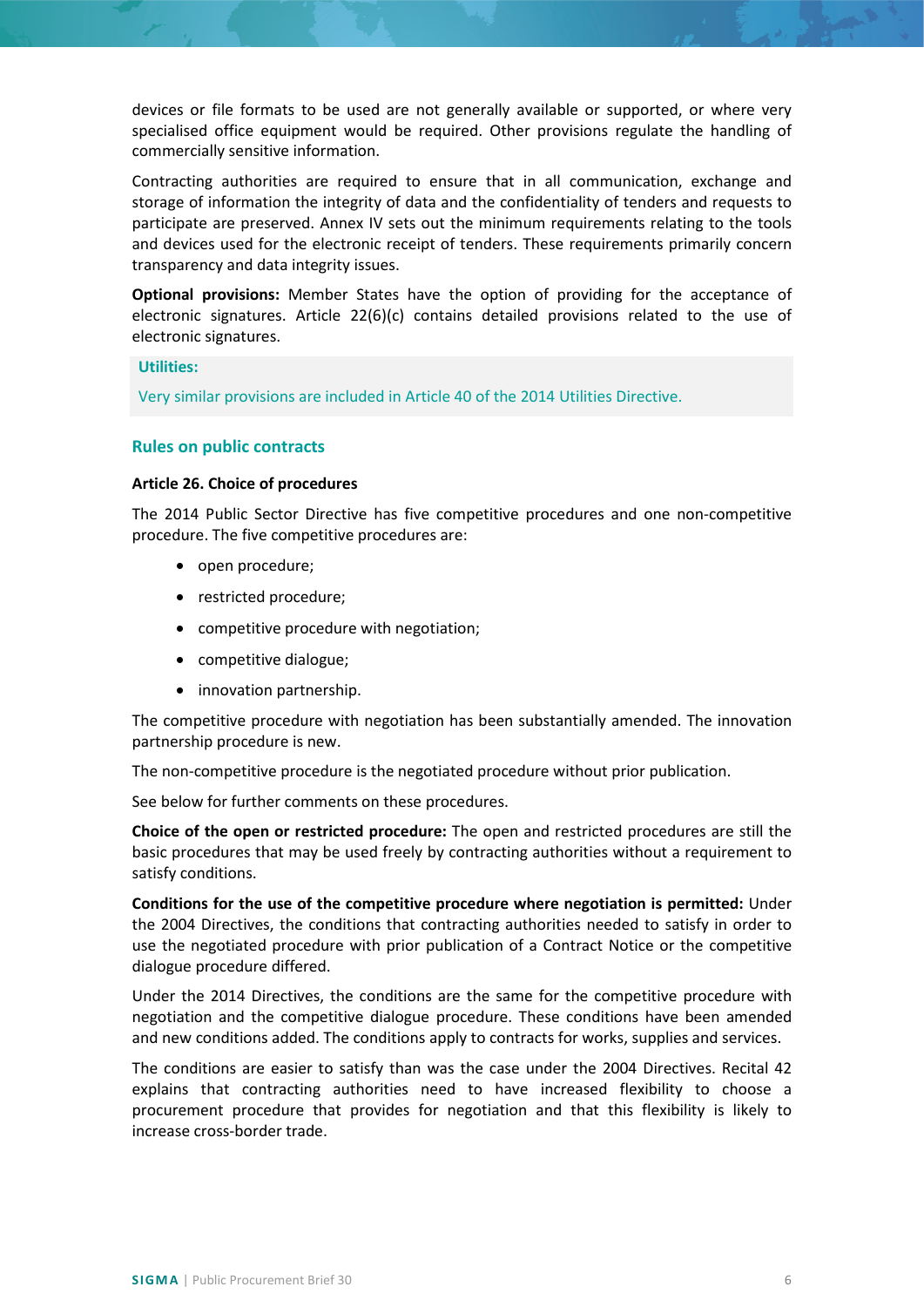In summary, the conditions for the use of the competitive procedure with negotiation are as follows:

- The needs of the contracting authority cannot be met without adaptation of readily available solutions.
- The works, supplies or services include design or innovative solutions.
- The contract cannot be awarded without prior negotiations due to specific circumstances related to its nature, complexity or legal and financial make-up or because of the risks attached to its execution.
- The technical specifications cannot be established with sufficient precision with reference to defined standards or technical specifications.
- Only irregular or unacceptable tenders were submitted in an open or restricted procedure.

# **Utilities:**

The 2014 Utilities Directive also has five competitive procedures. The procedures are the same as those listed in the 2014 Public Sector Directive except for the third procedure, which in the 2014 Utilities Directive is still referred to as the "negotiated procedure with prior call for competition", as in the 2004 Utilities Directive. The ways in which some of the procedures can be used are more flexible than under the 2014 Public Sector Directive .

Article 44. Contracting entities are free to use either the open, restricted or negotiated procedure with prior call for competition. These options were the same under the 2004 Utilities Directive.

Member States must also ensure that contracting entities have the freedom to use the competitive dialogue or innovation partnership procedures. No conditions apply to the use of these competitive procedures where negotiation is permitted.

Contracting entities therefore have the freedom to choose any of the five procedures. The innovation partnership procedure may be used only when innovative products, services or works are to be procured.

#### **Articles 27-31. Conduct of the competitive procedures**

The 2014 Public Sector Directive takes a slightly different approach to the 2004 Public Sector Directive when setting out the provisions governing the conduct of competitive procedures. In the 2014 Public Sector Directive, the article concerning a particular procedure includes reference to the minimum statutory time limits for that procedure. This provision means that the requirements for a particular procedure are easier to follow than under the 2004 Public Sector Directive, where the provisions on time limits for the different procedures were combined in the same articles.

#### **Utilities:**

The same approach is used in Articles 45-49 of the 2014 Utilities Directive.

## **Article 27. Open procedure**

The main change with regard to the conduct of the open procedure is the introduction of a shorter minimum statutory time limit for the receipt of tenders, which is now 35 days from the date of dispatch of the Contract Notice to the office of the OJEU. The minimum time limit may be reduced to 30 days where the tenders can be submitted electronically. Under the 2004 Public Sector Directive the minimum time limit was 52 days.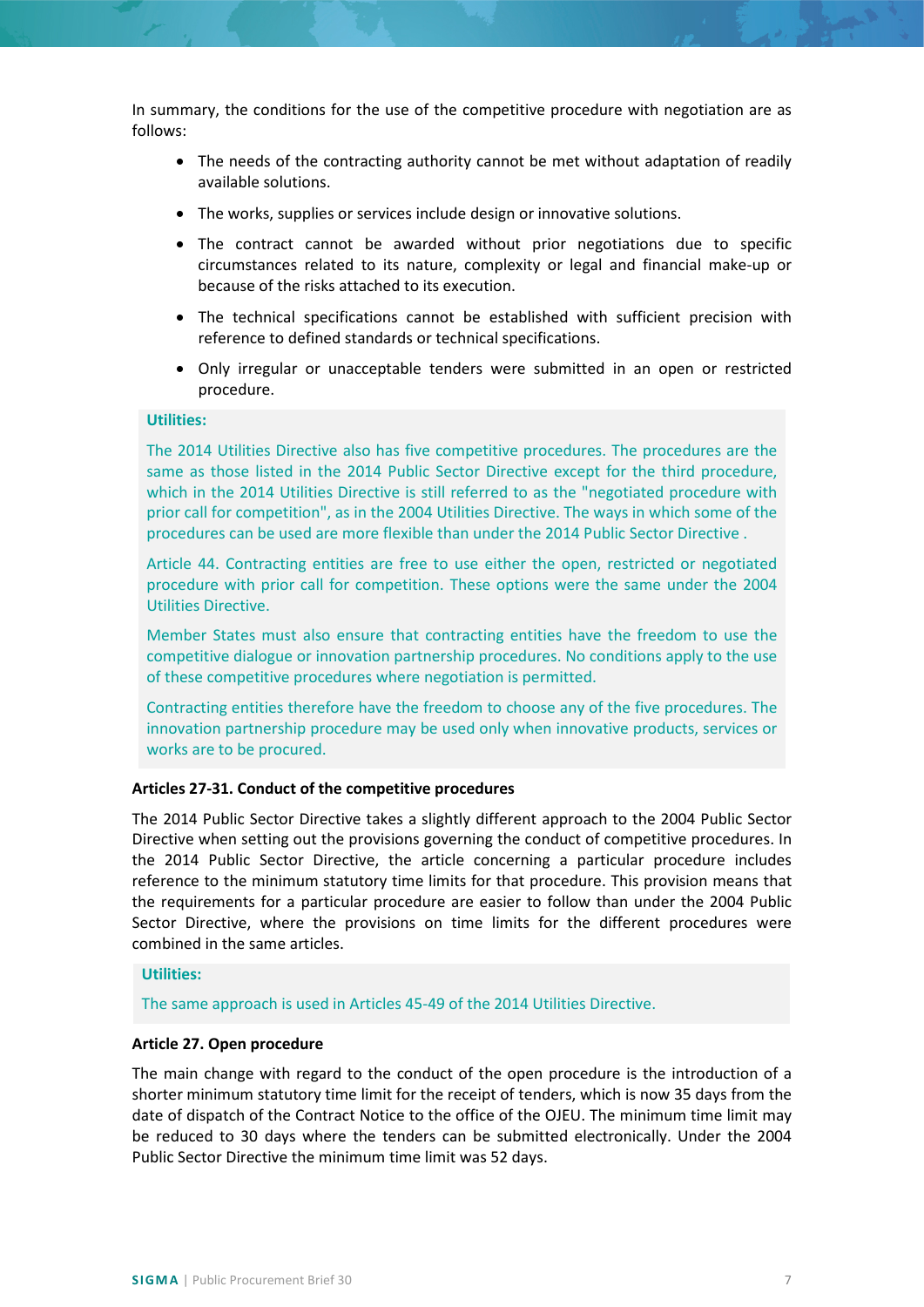Where contracting authorities publish a Prior Information Notice (PIN), the minimum time limit can be shortened to 15 days, but only if all of the required information has been set out in the PIN and if the PIN was sent for publication between 35 days and 12 months prior to the dispatch of the Contract Notice. The minimum time limit under the 2004 Public Sector Directive in such cases was 22 days.

Flow chart 1. Open procedure with publication of a Prior Information Notice (PIN) which contains all of the required information.



Urgency: in the event of urgency, the 35-day period for submission of tenders may be reduced to not less than 15 days from the date of dispatch of the Contract Notice.

## **Utilities:**

Article 45 of the 2014 Utilities Directive includes similar provisions, with the reduction of the minimum time limit for the receipt of tenders to 35 days. The minimum time limit can be further reduced to 15 days if a periodic indicative notice is used. See the comment below on the periodic indicative notice.

The time limit can only be shortened to 15 days if all of the required information has been set out in the periodic indicative notice and if this indicative notice was sent for publication between 35 days and 12 months before dispatch of the Contract Notice.

The same provisions related to urgency as under the 2014 Public Sector Directive apply.

**Comment:** The periodic indicative notice was included in the 2004 Utilities Directive as an alternative and more flexible form of advertisement than the Contract Notice. Under the 2004 Utilities Directive, contracting entities were permitted to publish a periodic indicative notice in the OJEU at the start of the budget year. The periodic indicative notice could cover all of the procurement planned by the contracting entity in the forthcoming budget year. The periodic indicative notice was the only advertisement required in the OJEU. No further advertisement or Contract Notice (call for competition) was required for procurement covered by the periodic indicative notice. The use of the periodic indicative notice remains under the 2014 Utilities Directive.

The 2014 Public Sector Directive has been amended to include a similar, optional provision permitting the use of a PIN as a call for competition concerning procurement over a period of up to 12 months. This optional provision is only available to specific types of contracting authority. See the comment below on the "PIN as a call for competition" under Article 48.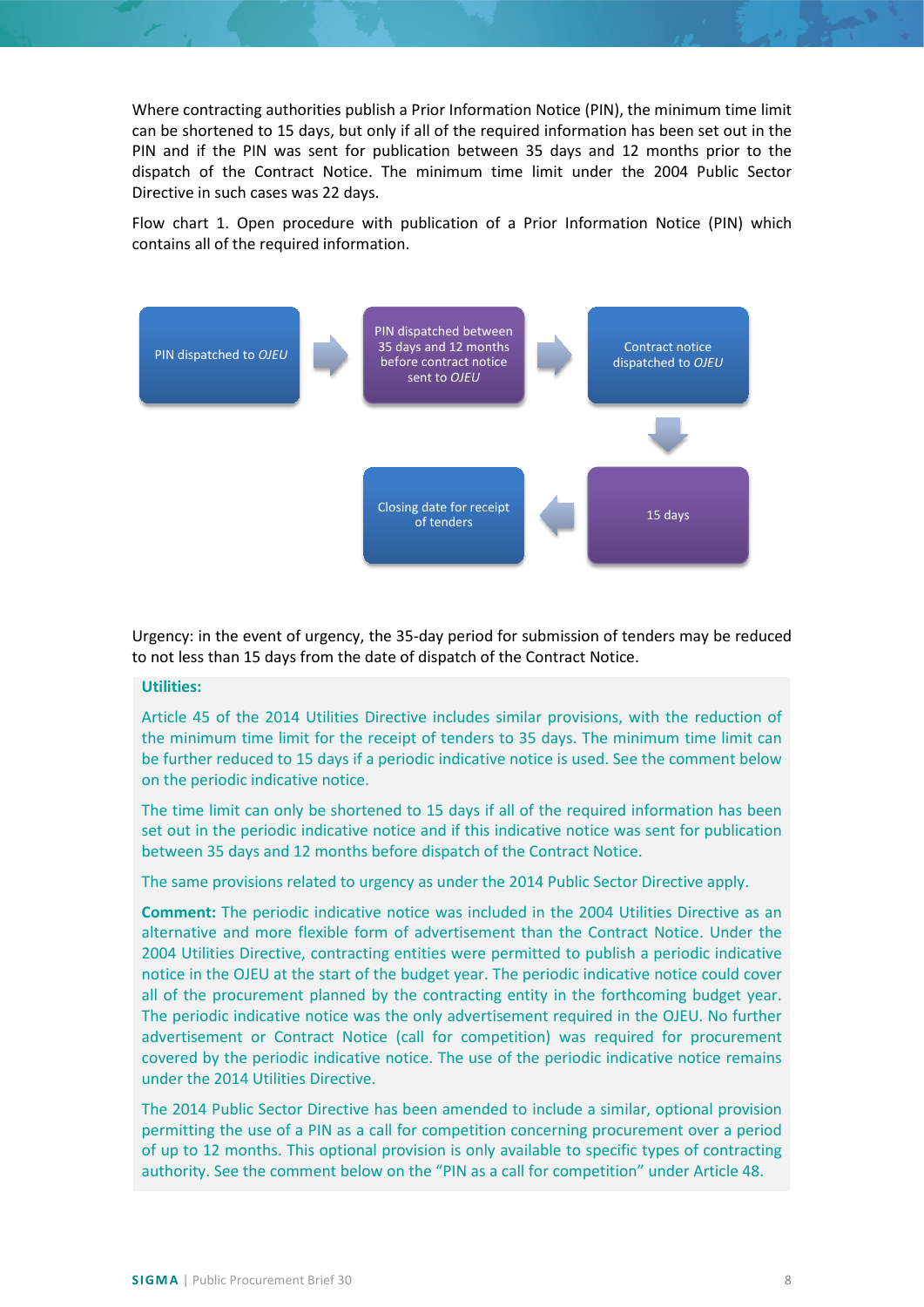## **Article 28. Restricted procedure**

The main change in the conduct of the restricted procedure is the introduction of shorter minimum statutory time limits.

**Restricted procedure without a PIN:** The minimum time limit for the receipt of requests to participate, and the provision by tenderers of selection stage information, is now 30 days from the date of dispatch of the Contract Notice to the office of the *OJEU*.

The minimum time limit for the receipt of tenders is now 30 days from the date of dispatch of the invitation to tender. The minimum time limit may be reduced to 25 days where the tenders can be submitted electronically. Under the 2004 Public Sector Directive, the minimum time limit for the receipt of tenders was 40 days.

## **Flowchart 2. Restricted procedure without a PIN**



**Restricted procedure with publication of a PIN:** Where contracting authorities publish a standard PIN, the minimum time limit for the receipt of tenders can be shortened to 10 days if all of the required information has been set out in the PIN and if the PIN was sent for publication between 35 days and 12 months before the dispatch of the Contract Notice.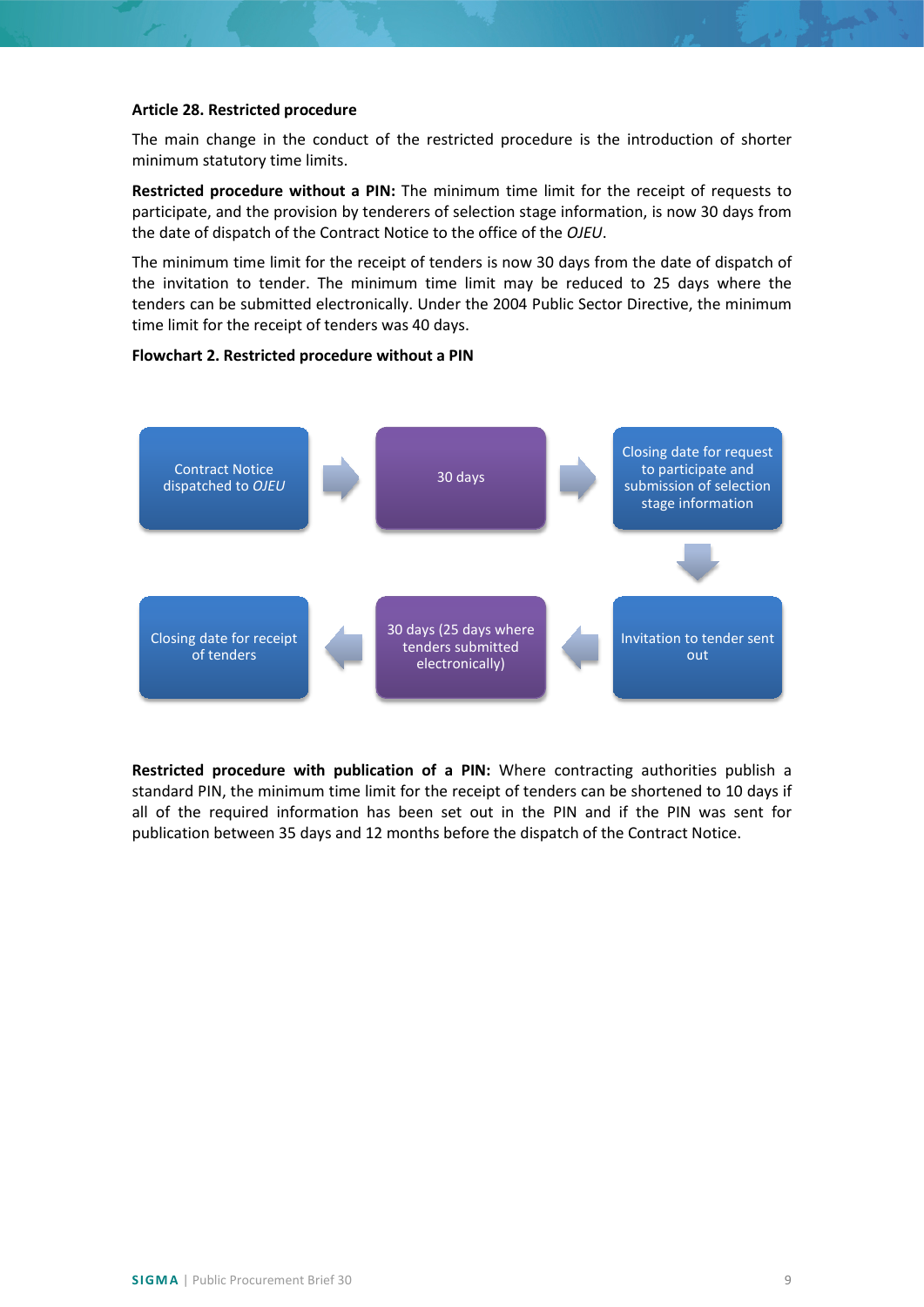**Flowchart 3. Restricted procedure with publication of a PIN with all of the required information**



## <span id="page-9-0"></span>**Optional provisions related to advertising and minimum time limits**

Member States may adopt two optional provisions related to calls for competition and minimum time limits.

- **PIN as a call for competition:** For information on this provision, see the comment on Article 48 below.
- **Agreement of shorter time limits for the receipt of tenders in the restricted procedure [Article 28(4)] and in the competitive procedure with negotiation [Article 29(1)]:** Sub-central contracting authorities may set the time limit for the receipt of tenders by mutual agreement with all of the selected candidates. In the absence of an agreement, the minimum time limit for the receipt of tenders is 10 days. Sub-central authorities are contracting authorities that are not central government authorities, as listed in Annex 1. See the comment below on central government authorities.

**Comment**: **Central government authorities** listed in Annex 1 are contracting authorities covered by the World Trade Organization Agreement on Government Procurement (GPA). Some of the optional provisions in the 2014 Public Sector Directive are not applicable to central government authorities, as those provisions are not aligned with the requirements of the GPA. The distinction between contracting authorities that are subject to the GPA and those that are not is also reflected in the financial thresholds for service and supply contracts. A lower financial threshold applies to service and supply contracts awarded by central government authorities than to contracts awarded by other contracting authorities that are not subject to the GPA.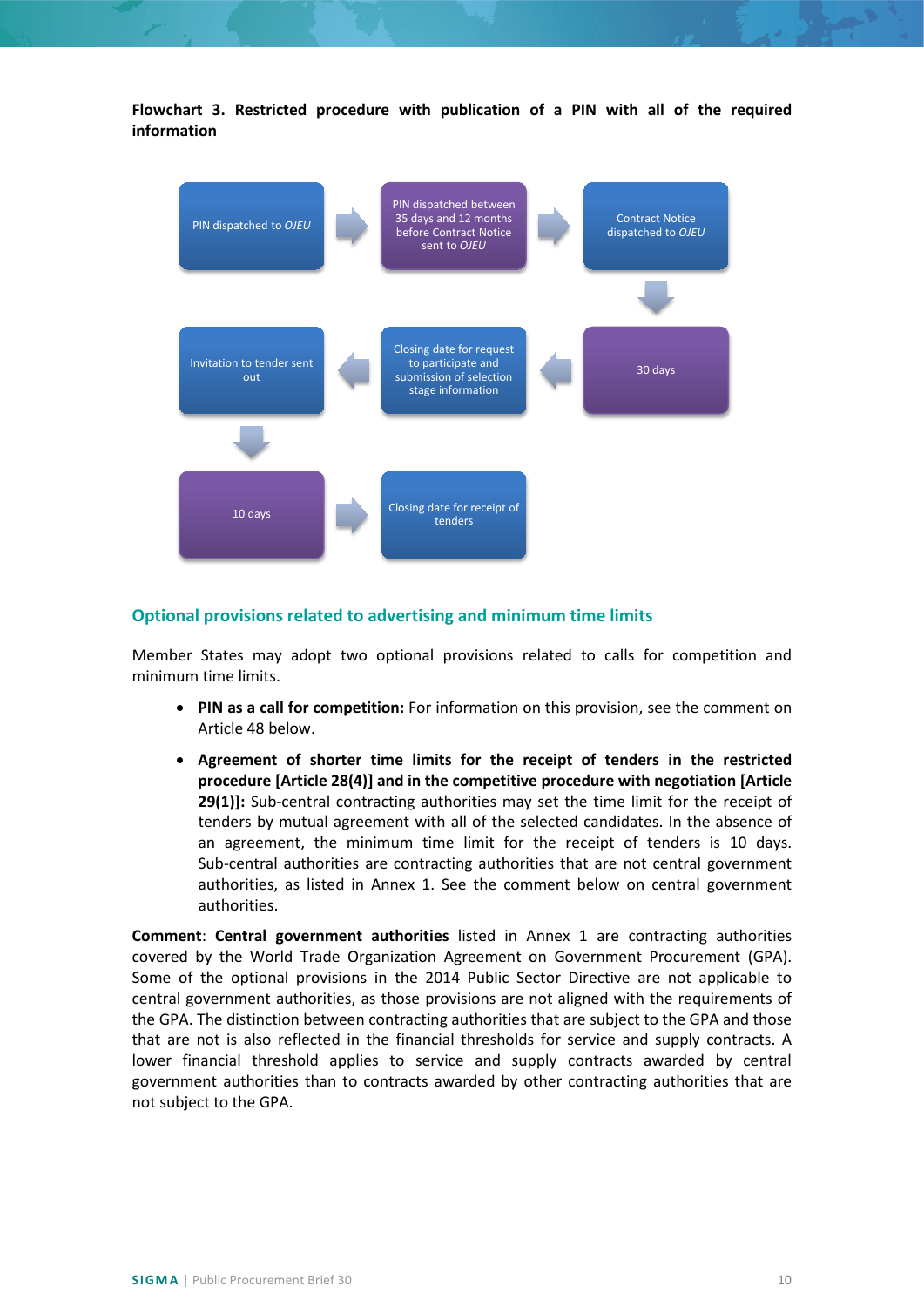## **Utilities:**

Time limits under the restricted procedure: Under the 2004 Utilities Directive, contracting entities were able to agree with economic operators on the time limit for requests to participate, subject to a general rule and minimum time limits. They were also able to agree on shorter time limits for the receipt of tenders. Article 46 of the 2014 Utilities Directive retains that approach, with shorter minimum time limits as follows:

- requests to participate: generally 30 days but not less than 15 days;
- receipt of tenders: by mutual agreement or, in the absence of an agreement, 10 days.

The optional provision applying to sub-central authorities in the 2014 Public Sector Directive is not included in the 2014 Utilities Directive.

#### **Article 29. Competitive procedure with negotiation**

The "negotiated procedure with prior publication of a Contract Notice" in Article 30 of the 2004 Public Sector Directive has been replaced in the 2014 Public Sector Directive with the "competitive procedure with negotiation". Like the procedure it replaces, the competitive procedure with negotiation is a two-stage procedure that starts with a call for competition. The competitive procedure with negotiation is more strictly regulated, however. For example, specific provisions concern the following:

- minimum time limit for the receipt of requests to participate: 30 days;
- minimum time limit for the receipt of initial tenders: 30 days or 25 days where tenders may be submitted electronically;
- urgent procedures;
- **optional provisions** on the use of a PIN as a call for competition and on the agreement of time limits for the return of tenders;
- content of procurement documents, including an obligation to define the minimum requirements that must be met by all tenders and the manner of presentation of that information;
- negotiations permitted to improve initial and subsequent tenders, subject to a proviso that minimum requirements cannot be negotiated and an obligation to ensure equal treatment of all tenderers;
- transparency provisions on informing tenderers of any changes in technical specifications or other procurement documents;
- conduct of the process in successive stages and the possibility of reducing the number of tenders during the process by applying published award criteria;
- no negotiation permitted after the receipt of final tenders;
- possibility of an award without negotiation where such an award has been indicated in the call for competition.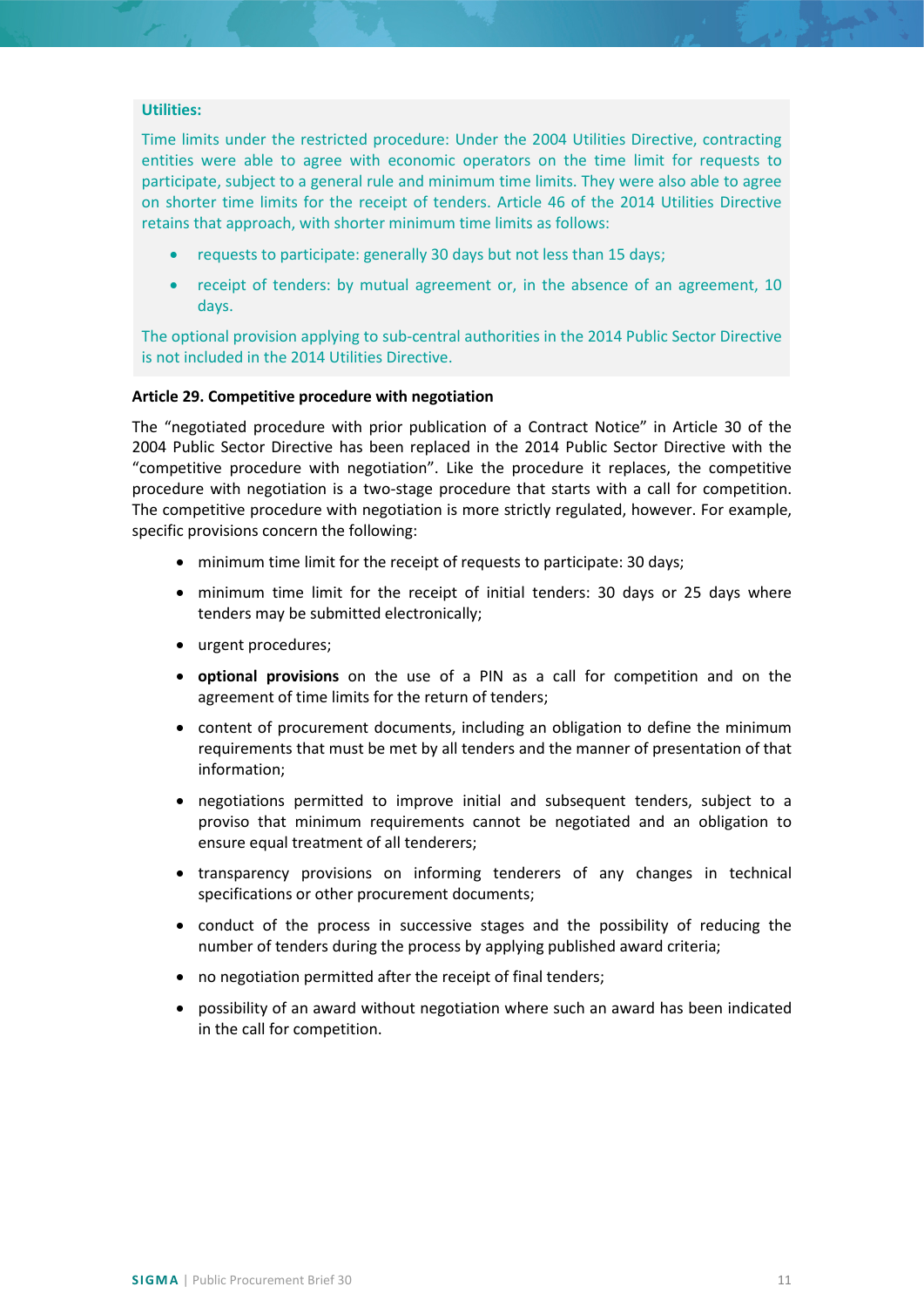## **Utilities:**

Article 47 of the 2014 Utilities Directive sets out the rules applying to "the negotiated procedure with prior call for competition". The rules are more flexible than those in the 2014 Public Sector Directive, which was also the case under the 2004 Directives.

The minimum time limits under the 2014 Utilities Directive are shorter than those under the 2004 Utilities Directive. The time limit for the receipt of requests to participate is generally 30 days, but in any event not less than 15 days. The time limit for the receipt of tenders may be set by mutual agreement; in the absence of an agreement, the time limit is 10 days. Negotiation after the receipt of final tenders is not prohibited.

#### **Article 30. Competitive dialogue**

The provisions related to the conduct of competitive dialogue have been amended, in particular concerning: (i) the extent to which it is permitted to clarify final tenders; and (ii) the nature of negotiations that are permitted with the tenderer identified as having submitted the best tender.

Final tenders submitted after the close of dialogue may be "clarified, specified or optimised at the request of the contracting authority". This wording appears to allow for greater changes than under the 2004 Public Sector Directive, which permitted tenders to be "clarified, specified or fine-tuned".

"Post-tender" negotiations are specifically permitted with the tenderer identified as having submitted the best tender. These negotiations "may be carried out to confirm financial commitment or other terms contained in the tender by finalising the terms of the contract". The post-tender negotiations must not materially modify the essential aspects of the tender and must not risk distorting competition or causing discrimination.

#### **Utilities:**

Very similar provisions are included in Article 48 of the 2014 Utilities Directive, but with shorter minimum time limits.

## **Article 31. Innovation partnership**

Innovation partnership is a new concept and a new procedure. Innovation partnerships are intended to be long-term partnerships that allow for both the development and subsequent purchase of new and innovative products, services or works. An innovation partnership combines in one process (i) the appointment of one or more innovation partners; (ii) parallel innovative development work where there is more than one innovation partner; (iii) the reduction of the number of partners during the process where there is more than one partner at the outset; and (iv) the option for a contracting authority to purchase the innovative supplies, services or works developed as a result of the innovation partnership. "Innovation" is non-exhaustively defined in the 2014 Public Sector Directive.

An innovation partnership must be advertised in the *OJEU* by means of a Contract Notice. A minimum statutory time limit of 30 days is set for the receipt of requests to participate. A contracting authority procuring an innovation partnership then has a number of different options for running the procurement process and setting up the ongoing innovation partnership arrangements. These options are set out in Article 31.

#### **Utilities:**

Very similar provisions are included in Article 49 of the 2014 Utilities Directive, but with a shorter minimum time limit of 15 days.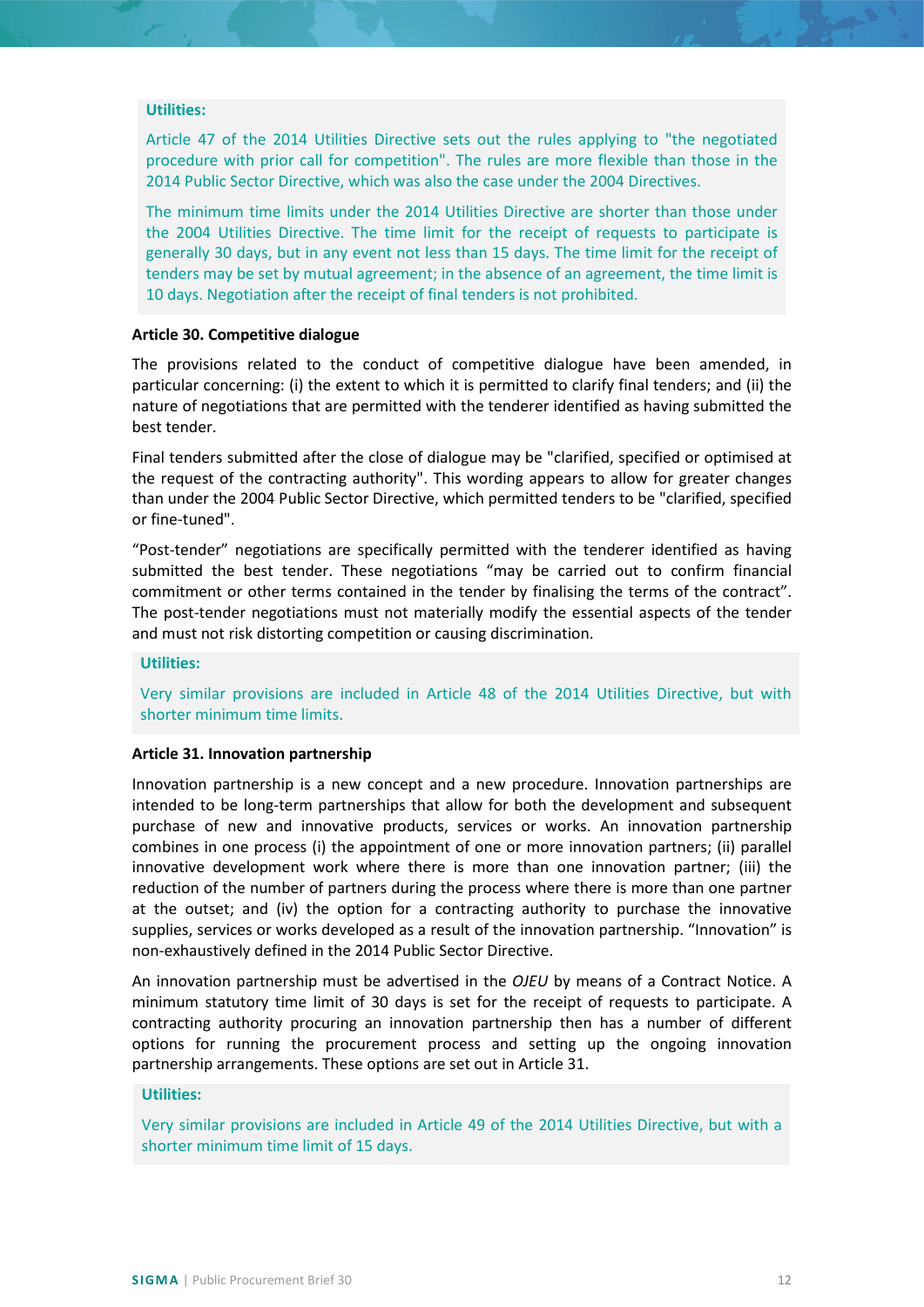# **Article 32. Use of the negotiated procedure without prior publication**

The grounds justifying the use of the negotiated procedure without prior publication of a Contract Notice have been amended. The table below compares the grounds in the 2004 Public Sector Directive with those in the 2014 Public Sector Directive.

*Utilities: The table also includes references to the relevant provisions of the 2004 and 2014 Utilities Directives.*

| Grounds for use of the negotiated procedure without prior publication                                                                                        |               |                                                                                                                                                                                                                                                                                                                                                                     |  |
|--------------------------------------------------------------------------------------------------------------------------------------------------------------|---------------|---------------------------------------------------------------------------------------------------------------------------------------------------------------------------------------------------------------------------------------------------------------------------------------------------------------------------------------------------------------------|--|
| <b>2004 Public Sector Directive</b><br><b>Article 31</b>                                                                                                     |               | <b>2014 Public Sector Directive</b><br><b>Article 32</b><br>with key differences noted                                                                                                                                                                                                                                                                              |  |
| 2004 Utilities Directive Article 40                                                                                                                          |               | 2014 Utilities Directive Article 50                                                                                                                                                                                                                                                                                                                                 |  |
| A.31(1)(a) no tender or no suitable<br>tender or no suitable application<br>contracts for works, supplies and<br>services<br>open and restricted procedures  |               | A.32(2)(a)<br>explanation now provided of concept<br>of when a tender or request to<br>participate is not suitable                                                                                                                                                                                                                                                  |  |
| Utilities $A.40(3)(a)$                                                                                                                                       |               | Utilities A.50(a)                                                                                                                                                                                                                                                                                                                                                   |  |
| A.31(1)(b) technical or artistic reasons<br>or reasons connected with the<br>protection of exclusive rights<br>contracts for works, supplies and<br>services |               | $A.32(2)(b)$ - restructured<br>"artistic" reason expanded<br>new grounds where "competition is<br>$\bullet$<br>absent for technical reasons"<br>new conditions: where competition is<br>$\bullet$<br>absent or there is a need to grounds<br>only apply if there is no reasonable<br>alternative or substitute and no<br>artificial narrowing of the<br>procurement |  |
| Utilities $A.40(3)(c)$                                                                                                                                       |               | Utilities A.50(c)                                                                                                                                                                                                                                                                                                                                                   |  |
| A.31(1)(c) extreme urgency due to<br>unforeseeable events<br>contracts for works, supplies and<br>services                                                   |               | A.32(2)(c)                                                                                                                                                                                                                                                                                                                                                          |  |
| Utilities A.40(3)(d)                                                                                                                                         |               | Utilities A.50(d)                                                                                                                                                                                                                                                                                                                                                   |  |
| A.31(2)(a) research, experiment, study<br>or development<br>contracts for supplies                                                                           | $\Rightarrow$ | A.32(3)(a)                                                                                                                                                                                                                                                                                                                                                          |  |
| Utilities A.40(3)(b)                                                                                                                                         |               | Utilities A.50(b)                                                                                                                                                                                                                                                                                                                                                   |  |
| A.31(2)(b) additional deliveries as<br>partial replacement or extension<br>contracts for supplies                                                            |               | A.32(3)(b)                                                                                                                                                                                                                                                                                                                                                          |  |
| Utilities A.40(3)(e)                                                                                                                                         |               | Utilities A.50(e)                                                                                                                                                                                                                                                                                                                                                   |  |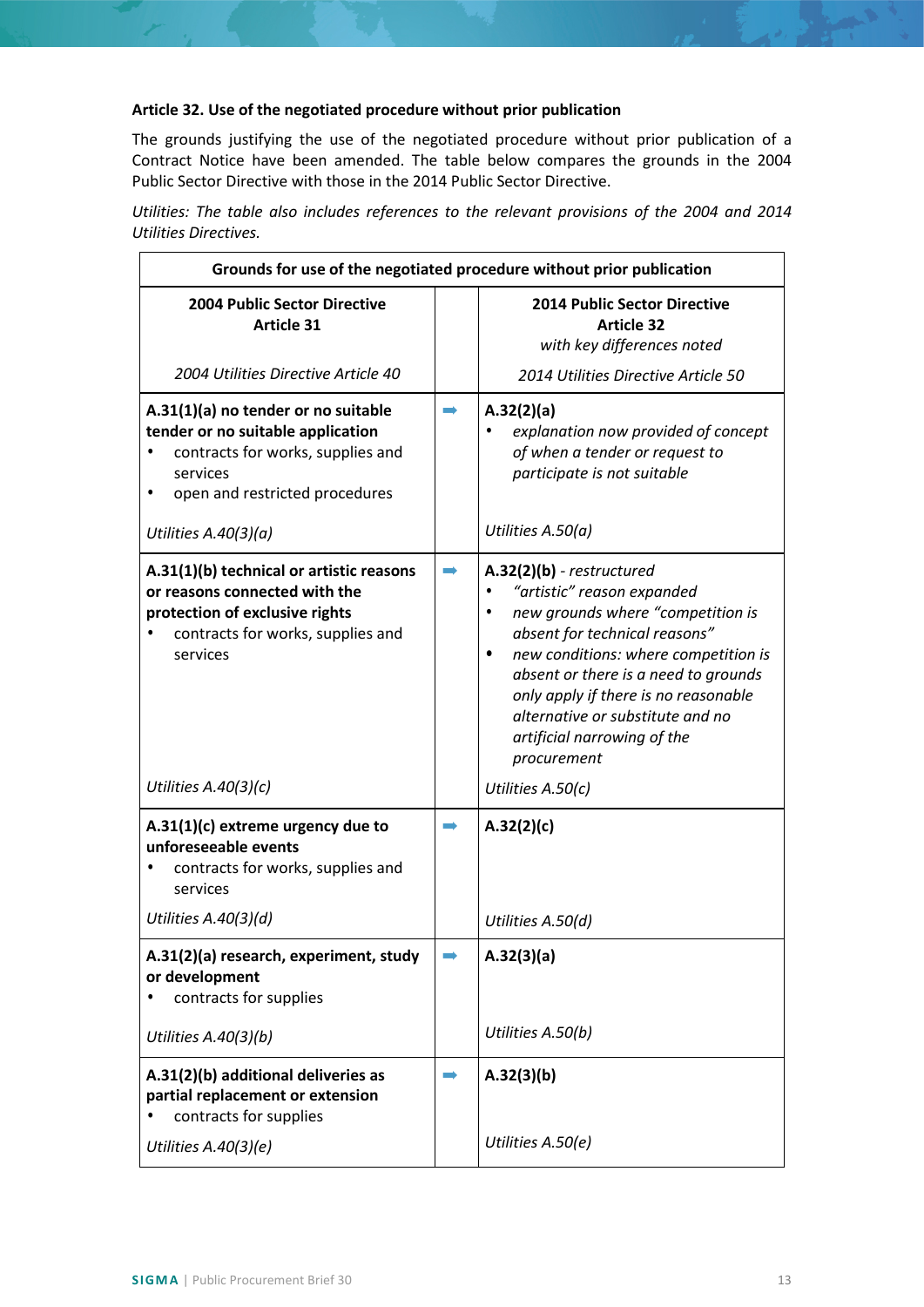| A.31(2)(c) commodity market<br>contracts for supplies                                                                                                   | A.32(3)(c)                                                                                                                                                  |
|---------------------------------------------------------------------------------------------------------------------------------------------------------|-------------------------------------------------------------------------------------------------------------------------------------------------------------|
| Utilities A.40(3)(h)                                                                                                                                    | Utilities A.50(q)                                                                                                                                           |
| A.31(2)(d) advantageous terms<br>contracts for supplies                                                                                                 | A.32(3)(d)                                                                                                                                                  |
| Utilities $A.40(3)(k)$                                                                                                                                  | Utilities A.50(i)                                                                                                                                           |
| A.31(3) design contest<br>contracts for services                                                                                                        | A.32(4)                                                                                                                                                     |
| Utilities A.40(3)(l)                                                                                                                                    | Utilities A.50(j)                                                                                                                                           |
| A.31(4)(a) additional, unforeseen<br>requirements where there is technical<br>inconvenience<br>contracts for works and services<br>Utilities A.40(3)(f) | amended and moved to A.72(1)(b)<br>$\bullet$<br>modification of contracts during their<br>term<br>see comment below on Article 72.<br>moved to $A.89(1)(b)$ |
| A.31(4)(b) repetition of similar<br>requirements<br>contracts for works and services<br>Utilities $A.40(3)(q)$                                          | A.32(5)<br>amended to clarify requirement for basic<br>project to include indication of possible<br>additional requirements<br>Utilities A.50(f)            |
| Utilities A.40(3)(j) bargain purchases<br>Note: These grounds were not available<br>under the 2004 Public Sector Directive.                             | Utilities A.50(h)<br><b>Note:</b> These grounds are not available<br>under the 2014 Public Sector Directive.                                                |

## **Article 33. Framework agreements**

The provisions on framework agreements have been strengthened to require increased transparency, particularly in relation to (i) the identification of the contracting authorities party to the framework agreement; and (ii) the basis on which decisions are made concerning the way in which contracts are awarded under framework agreements.

## **Utilities:**

Article 51 also includes transparency requirements and provides that framework agreements are generally not to exceed eight years. Under the 2004 Utilities Directive, no maximum time period was specified.

## **Article 37. Centralised purchasing activities and central purchasing bodies**

More extensive provisions on central purchasing are included in the 2014 Public Sector Directive than in the 2004 Public Sector Directive. The 2014 Public Sector Directive defines two new terms: "central purchasing activities" and "ancillary purchasing activities". The definition of central purchasing activities in the 2014 Public Sector Directive is based on the definition of a central purchasing body provided in the 2004 Public Sector Directive. The definition of ancillary purchasing activities is entirely new.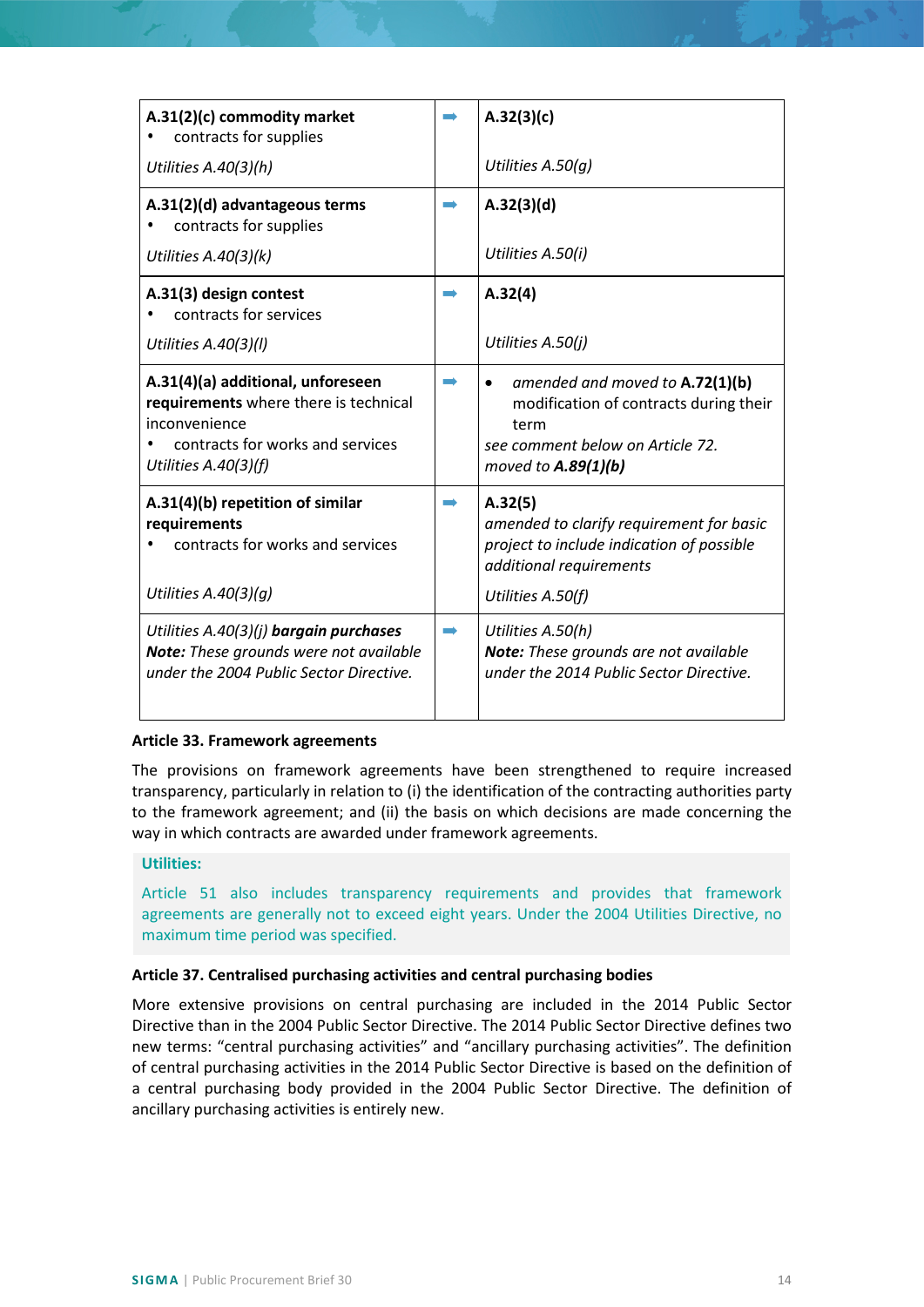**Optional provisions:** Member States have the option of allowing contracting authorities to acquire the following:

- supplies and/or services from a central purchasing body thus enabling central purchasing bodies to conduct a warehousing type of activity, selling directly to contracting authorities;
- works, supplies and services by using contracts, dynamic purchasing systems or frameworks awarded or established by a central purchasing body.

Member States also have the option of requiring certain kinds of procurement to be carried out by using a central purchasing body or bodies.

Article 37(2) of the 2014 Public Sector Directive confirms that a contracting authority fulfils its obligations when it:

- purchases supplies or services from a central purchasing body;
- uses dynamic purchasing systems and framework agreements established by a central purchasing body.

Under the 2014 Public Sector Directive, a contracting authority is responsible, however, for fulfilling its own obligations with regard to the parts of those procedures that it conducts itself. The contracting authority is responsible when it:

- awards a contract under a dynamic purchasing system;
- re-opens a competition under a framework agreement;
- determines which economic operator is to be awarded a contract under a framework agreement when competition is not re-opened.

Emphasis is placed on the importance of e-procurement. A new requirement establishes that all procurement conducted by central purchasing bodies is to be performed using electronic means [Article 37(3)].

New provisions relate to "ancillary purchasing activities". Ancillary purchasing activities are activities that support purchasing activities, such as the provision of technical infrastructure, advice on the conduct or design of public procurement activities, and preparation and management of procurement processes. Contracting authorities may award contracts for carrying out these activities to a central purchasing body without having to apply the procedures provided in the 2014 Public Sector Directive.

## **Utilities:**

Similar provisions are included in Article 55 of the 2014 Utilities Directive.

# **Article 38. Occasional joint procurement**

Article 38 permits two or more contracting authorities to agree to perform certain specific kinds of procurement jointly. They may do so by allocating either joint responsibility between the participating contracting authorities or individual responsibility to different contracting authorities.

## **Utilities:**

Similar provisions are included in Article 56 of the 2014 Utilities Directive.

## **Article 40. Preliminary market consultations**

Article 40 of the 2014 Public Sector Directive introduces new provisions that specifically permit the use of preliminary market consultations. Contracting authorities may conduct preliminary market consultations "with a view to preparing the procurement and informing economic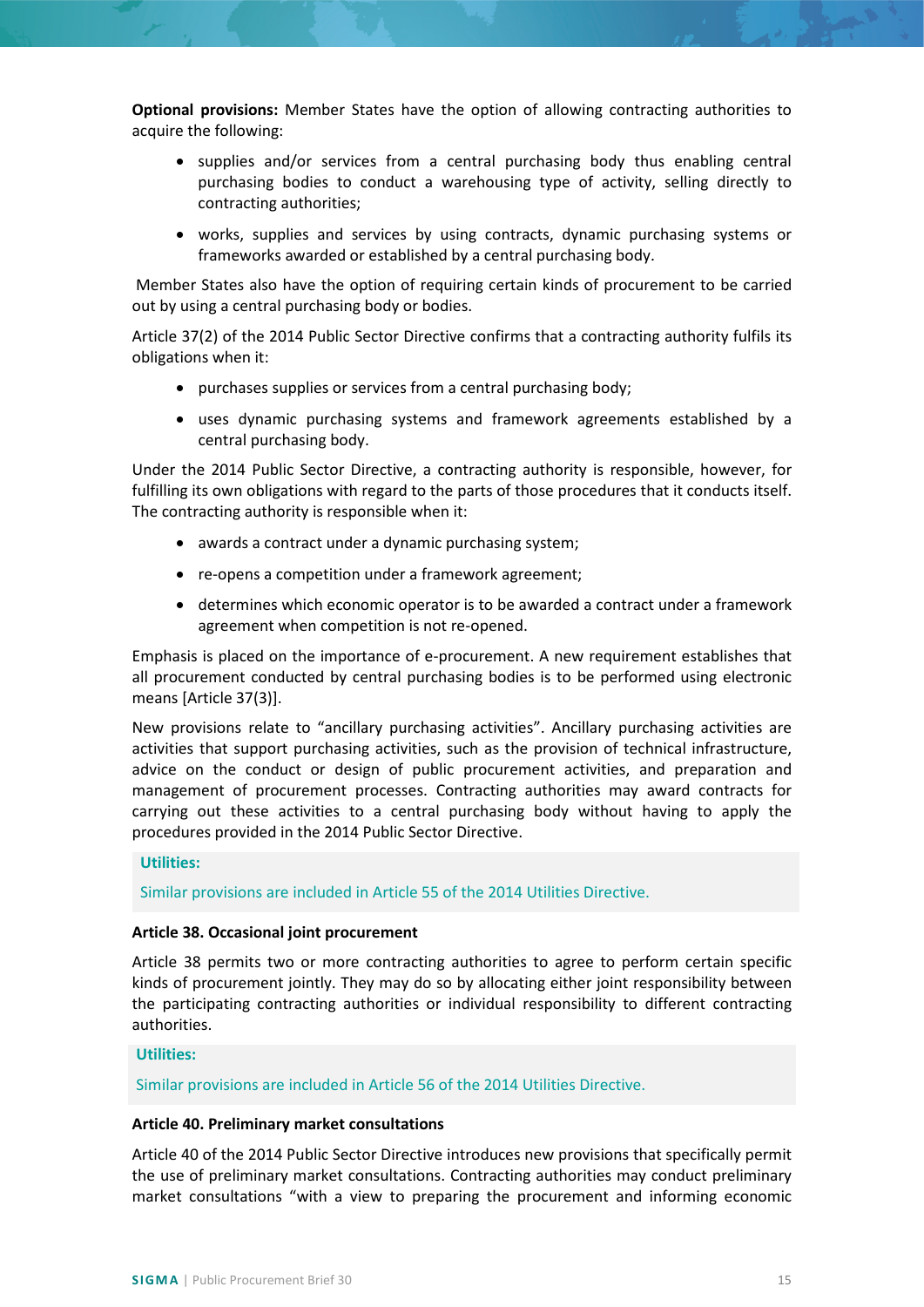operators of their procurement plans". This new provision expands considerably on the technical dialogue referred to in Recital 8 of the 2004 Public Sector Directive. Article 40 includes an example of the search for, or acceptance of, advice from independent experts, authorities or market participants. This process must not distort competition or violate principles of non-discrimination and transparency.

## **Utilities:**

Very similar provisions are included in Article 58 of the 2014 Utilities Directive.

## **Article 41. Prior involvement of candidates or tenderers**

Article 41 introduces new provisions that reflect the case law of the CJEU $^{10}$  $^{10}$  $^{10}$ . Contracting authorities must take appropriate measures to ensure that competition is not distorted by the participation of a candidate or tenderer having had prior involvement in advising the contracting authority or preparing the procedure. Article 41 includes examples of the sorts of measures that a contracting authority may take in this regard.

Contracting authorities may only exclude candidates or tenderers on the grounds of prior involvement where there are no other means of ensuring equal treatment. If a contracting authority does decide to exclude on this basis, it must give the candidate or tenderer concerned the opportunity to prove that this prior involvement would not distort competition.

## **Utilities:**

Very similar provisions are included in Article 59 of the 2014 Utilities Directive.

## **Article 42. Technical specifications**

The key changes in the provisions related to technical specifications reflect the increasing emphasis on social and environmental considerations and on the development of CJEU case law on this issue $^{11}$ .

Article 42 starts by confirming that the technical specifications lay down the characteristics required of works, services or supplies. It further provides that those characteristics may also refer to:

- the specific process or method of production or provision of the work, supply or service;
- a specific process for another stage in the lifecycle of the work, supply or service.

This provision applies even where such factors do not form a part of the material substance of the works, supplies or services, provided that the factors are proportionate and are linked to the subject matter of the contract.

This provision may permit, for example, the specification of environmentally friendly means of production or disposal of a product or the requirement for the production process to be in accordance with fair trade principles. As the principle of equivalence applies, contracting authorities must accept products that satisfy the requirement by any appropriate means.

Where the subject of the procurement is intended for use by persons, the technical specifications must take into account accessibility criteria. This principle applies to usage by both the general public and the staff of the contracting authority. Only in duly justified circumstances does this principle not apply.

Technical specifications may also refer to specific labels. See the comment on Article 43 below.

<span id="page-15-0"></span><sup>&</sup>lt;sup>10</sup> In particular, the CJEU judgement in the joint cases C-21/03 and C-34/03 Fabricom.

<span id="page-15-1"></span><sup>&</sup>lt;sup>11</sup> In particular, the CJEU judgement in C-368/10 Commission v Netherlands concerning the use of fair trade and environmental requirements and labels.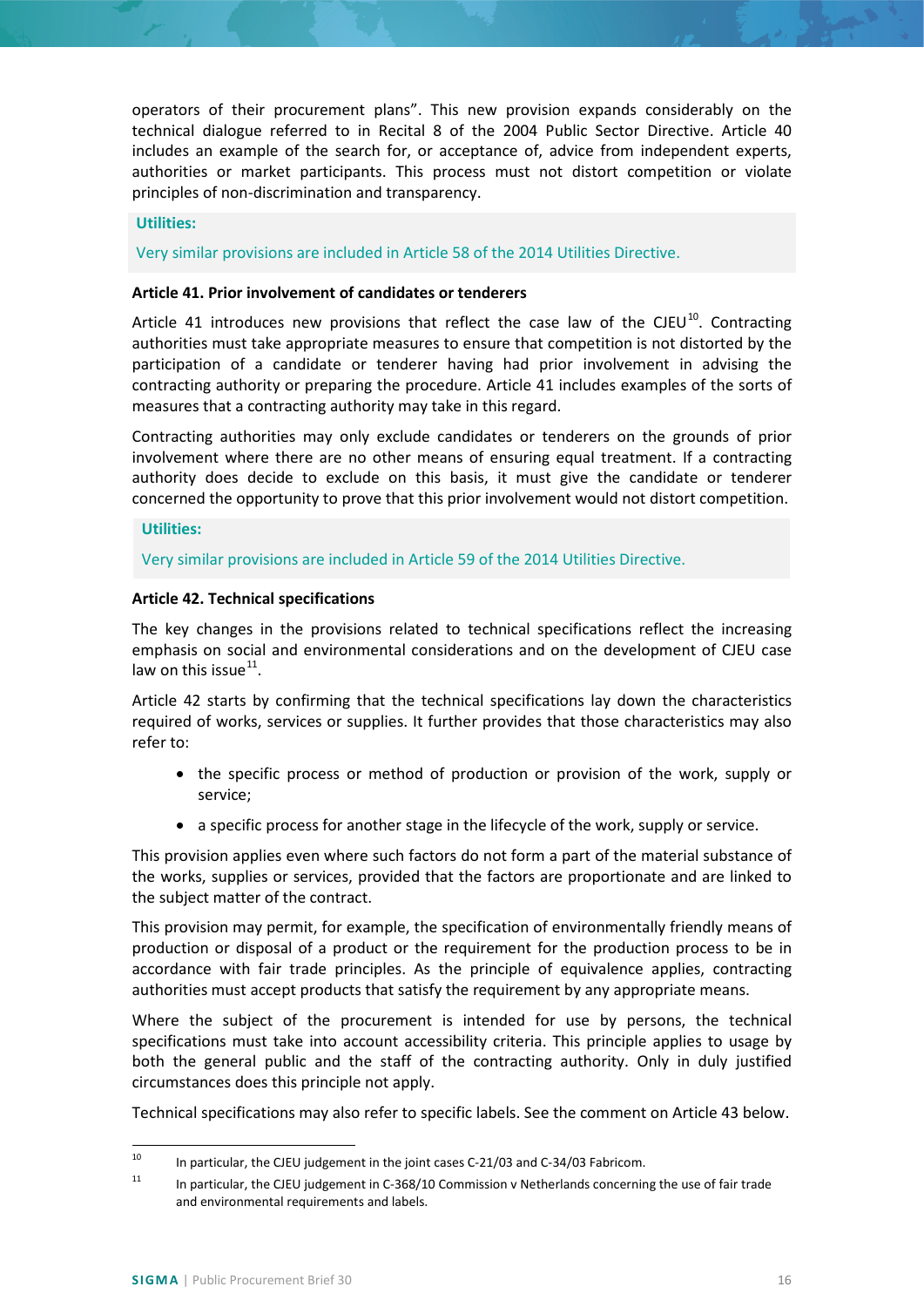## **Utilities:**

Very similar provisions are included in Article 60 of the 2014 Utilities Directive.

## **Article 43. Labels**

The new provisions on the use of labels are incorporated into the changes concerning technical specifications discussed above in Article 42. A contracting authority may require a specific label, or part of a label, as proof that the works, supplies or services correspond to specific environmental, social or other characteristics. The requirement for a specific label may be included in the technical specifications, award criteria or contract performance conditions.

Where a contracting authority does specify a particular label, it may only do so when a number of conditions are met. These conditions are set out in Article 43(1)(a) to (e).

The principle of equivalence applies, and contracting authorities must therefore accept equivalent labels and other appropriate means of proof.

#### **Utilities:**

Very similar provisions are included in Article 61 of the 2014 Utilities Directive.

#### **Article 46. Lots**

The provisions on lots have been expanded, with the aim of encouraging contracting authorities to divide contracts into lots and thus increase the participation of small and medium-sized enterprises. It is presumed that contracts will be divided into lots, and an **optional provision** allows Member States to make the use of lots obligatory. Contracting authorities must set out in the procurement documents or in a contract report the main reasons for any decision to not divide a contract into lots. Other provisions permit contracting authorities to limit the number of lots for which a tenderer may bid and to combine the award of more than one lot. Another **optional provision** allows a contracting authority to limit the number of lots that a tenderer can win.

## **Utilities:**

Very similar provisions are included in Article 65 of the 2014 Utilities Directive. The key difference is that there is no requirement to set out, in either the procurement documents or the contract report, the main reasons for a decision to not divide a contract into lots.

#### **Article 48. Prior Information Notices**

**Optional provisions– PIN as a call for competition:** Article 48 of the 2014 Public Sector Directive contains an optional provision that introduces a new form of PIN: a "PIN as a call for competition".

A PIN as a call for competition can be used by:

- "sub-central" contracting authorities for fully regulated contracts, i.e. contracts that are subject to the 2014 Public Sector Directive and are not "light regime" contracts;
- all contracting authorities for "light regime" contracts. See the comment below on Articles 74 to 76 for an explanation of the "light regime".

Sub-central contracting authorities are contracting authorities that are not central government authorities, as listed in Annex 1.

A contracting authority may use a PIN as a call for competition to advertise a number of contracts that it will procure over a period of up to 12 months (and longer in the case of light regime contracts). Economic operators interested in tendering for the contracts described in the PIN as a call for competition must express an interest by responding to that PIN. There is no requirement to publish another Contract Notice prior to commencing the tendering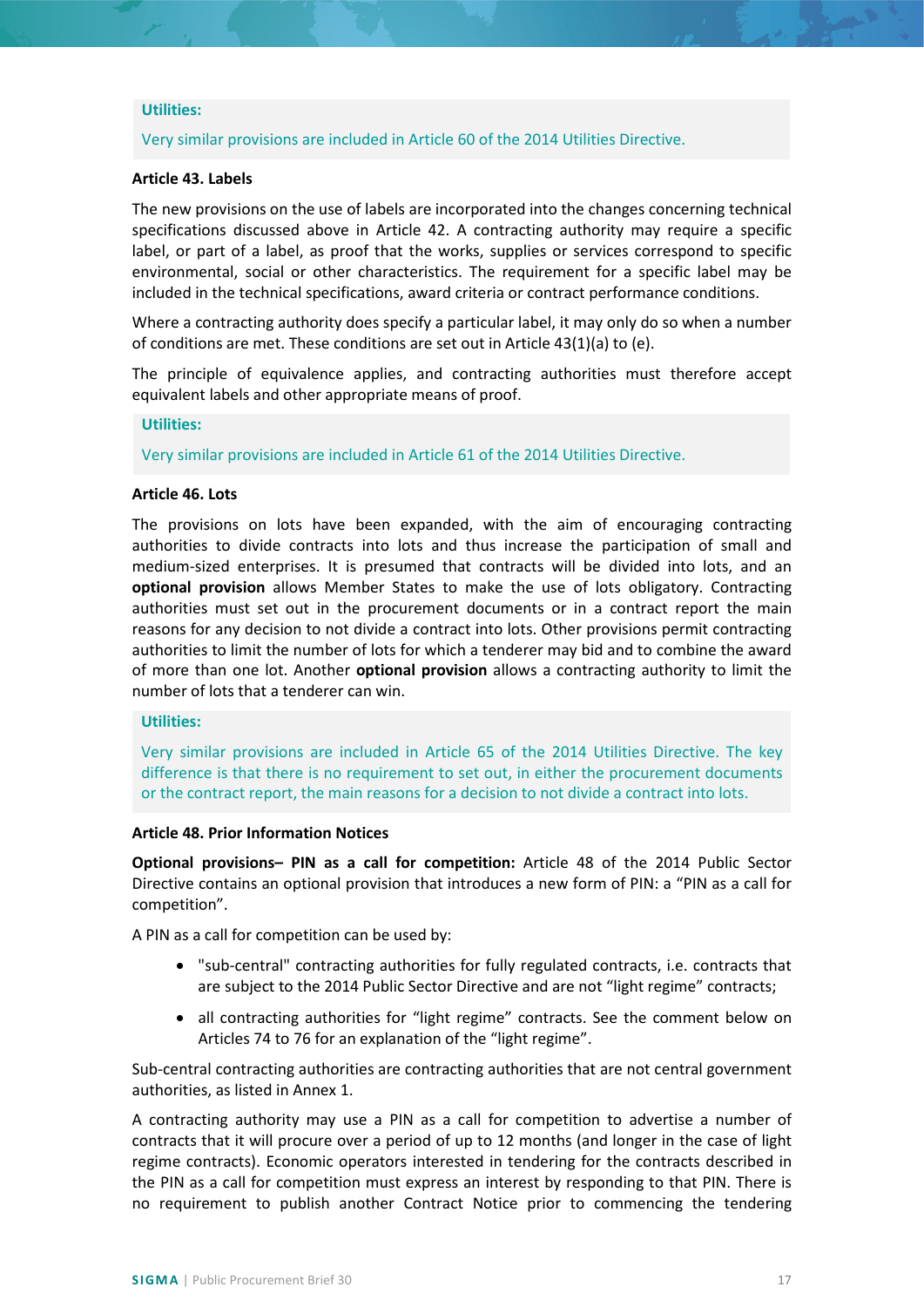process. The contracting authority invites those economic operators that have expressed an interest in response to the PIN as a call for competition to confirm whether they are interested in participating in the procurement process.

The new provisions on the PIN as a call for competition are similar to the provisions included in the 2004 Utilities Directive that permitted contracting entities to advertise, at least once a year, the use of **periodic indicative notices** as a means of calling for competition.

## **Utilities:**

Article 67 of the 2014 Utilities Directive permits the use of periodic indicative notices, according to provisions that are similar to those in Article 48 of the 2014 Public Sector Directive. See the comment above on periodic indicative notices (Article 27).

# **Article 50. Contract Award Notices**

In keeping with the aim of speeding up the procurement process, the time limit for filing Contract Award Notices has been reduced to 30 days after the conclusion of a contract or a framework agreement. Under the 2004 Public Sector Directive the time limit was 48 days.

There is no obligation to publish Contract Award Notices for contracts awarded under framework agreements. **Optional provision:** Member States may require contracting authorities to publish, on a quarterly basis, Contract Award Notices relating to the award of contracts under framework agreements.

## **Utilities:**

Very similar general provisions and time limits are included in Article 70 of the 2014 Utilities Directive. The same **optional provision** is available.

#### **Article 53. Electronic availability of procurement documents**

Under the 2014 Public Sector Directive, a new requirement obliges contracting authorities to offer full and unrestricted access, free of charge, to the relevant procurement documents as from the date of publication of the Contract Notice (or where a PIN as a call for competition is used, as from the date when the invitation to confirm interest was sent).

Procurement documents are defined in Article 2(13) as "any document produced or referred to by the contracting authority to describe or determine elements of the procurement or the procedure, including the Contract Notice, the prior information notice where it is used as a means of calling for competition, the technical specifications, the descriptive document, proposed conditions of contract, formats for the presentation of documents by candidates and tenderers, information on generally applicable obligations and any additional documents".

**Comment:** This requirement appears to cover the documents that are usually included in the invitation to tender. This means that in two-stage procedures, such as the restricted procedure, the contracting authority must make the content of the invitation to tender available as from the date of the publication of a Contract Notice or call for competition rather than at the later date, i.e. after conclusion of the selection stage, as provided in the 2004 Public Sector Directive.

It does not make sense to make all of the tender documents available at this early date for procedures involving a number of stages, namely competitive dialogue, competitive procedure with negotiation, and innovation partnerships. For those procedures, the obligation perhaps applies to the selection stage and the initial invitation to tender or participate in the procedure and not to subsequent stages in the negotiation process.

#### **Utilities:**

Very similar provisions are included in Article 73(1) of the 2014 Utilities Directive.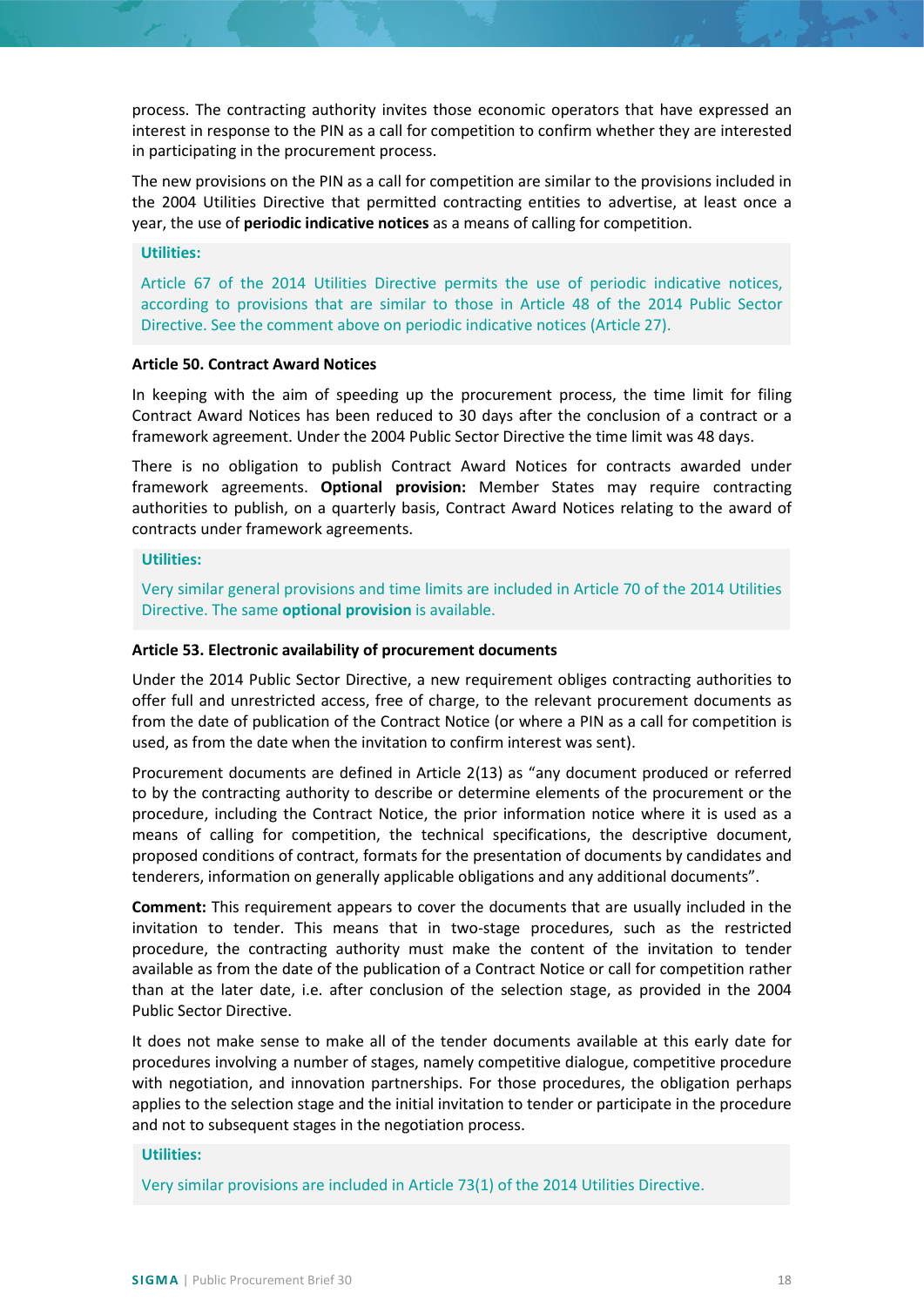## **Article 57. Exclusion grounds**

Significant changes have been made to both the grounds for exclusion and the approach that contracting authorities must adopt when excluding candidates or tenderers.

It is important to note that mitigation or "self-cleaning" provisions now oblige contracting authorities to consider, on a case-by-case basis, evidence from tenderers that may justify a decision to not exclude them, despite the existence of grounds for exclusion. Such provisions are in line with the case law of the CJEU, which requires certain grounds for exclusion to be considered on a case-by-case basis and casts doubt on the legality of using automatic exclusion lists. See SIGMA Public Procurement Brief 24, *Use of automatic exclusion lists in public procurement*, for further information and comment on this subject.

As was the case under the 2004 Public Sector Directive, the grounds for exclusion are divided into mandatory grounds and optional grounds. **Optional provision:** Member States may decide to make one or more of the optional grounds mandatory.

**Mandatory grounds for exclusion:** The mandatory grounds for exclusion listed in Article 57(1) of the 2014 Public Sector Directive are serious offences for which economic operators have been convicted by final judgment. The offences listed in the 2004 Public Sector Directive relating to participation in criminal organisations, corruption, fraud and money-laundering are included in the 2014 Public Sector Directive. Additional offences have been included, linked to terrorism, terrorist financing, child labour and other forms of human trafficking. The offences listed as mandatory grounds for exclusion in Article 57(1) are defined by updated references to specific EU legislation.

Article 57(1) clarifies that the obligation to exclude an economic operator also applies when the person convicted by a final judgment (i) is a member of the administrative, management or supervisory body of the economic operator or (ii) has powers of representation, decision making or control.

**Optional provision:** Member States may provide for a derogation from the mandatory grounds for exclusion on an exceptional basis "for overriding reasons relating to the public interest such as public health or the protection of the environment".

**Optional grounds for exclusion:** Some of the optional grounds for exclusion under the 2004 Public Sector Directive have been amended and expanded in the 2014 Public Sector Directive, which also includes additional grounds for exclusion that were not included in the 2004 Public Sector Directive. These additional grounds are, in summary:

- non-compliance with environmental, social and labour law, in accordance with Article 18(2);
- plausible indications of an agreement between economic operators aimed at distorting competition;
- conflict of interest arising in the conduct of the procurement process, which cannot be remedied by measures that are less intrusive than exclusion;
- distortion of competition due to prior involvement of economic operators in the preparation of the procurement procedure, which cannot be remedied by measures that are less intrusive than exclusion;
- significant or persistent deficiencies in the performance by the economic operator of a substantive requirement under a prior public contract or concession contract, which led to early termination of the prior contract, damages or other comparable sanctions;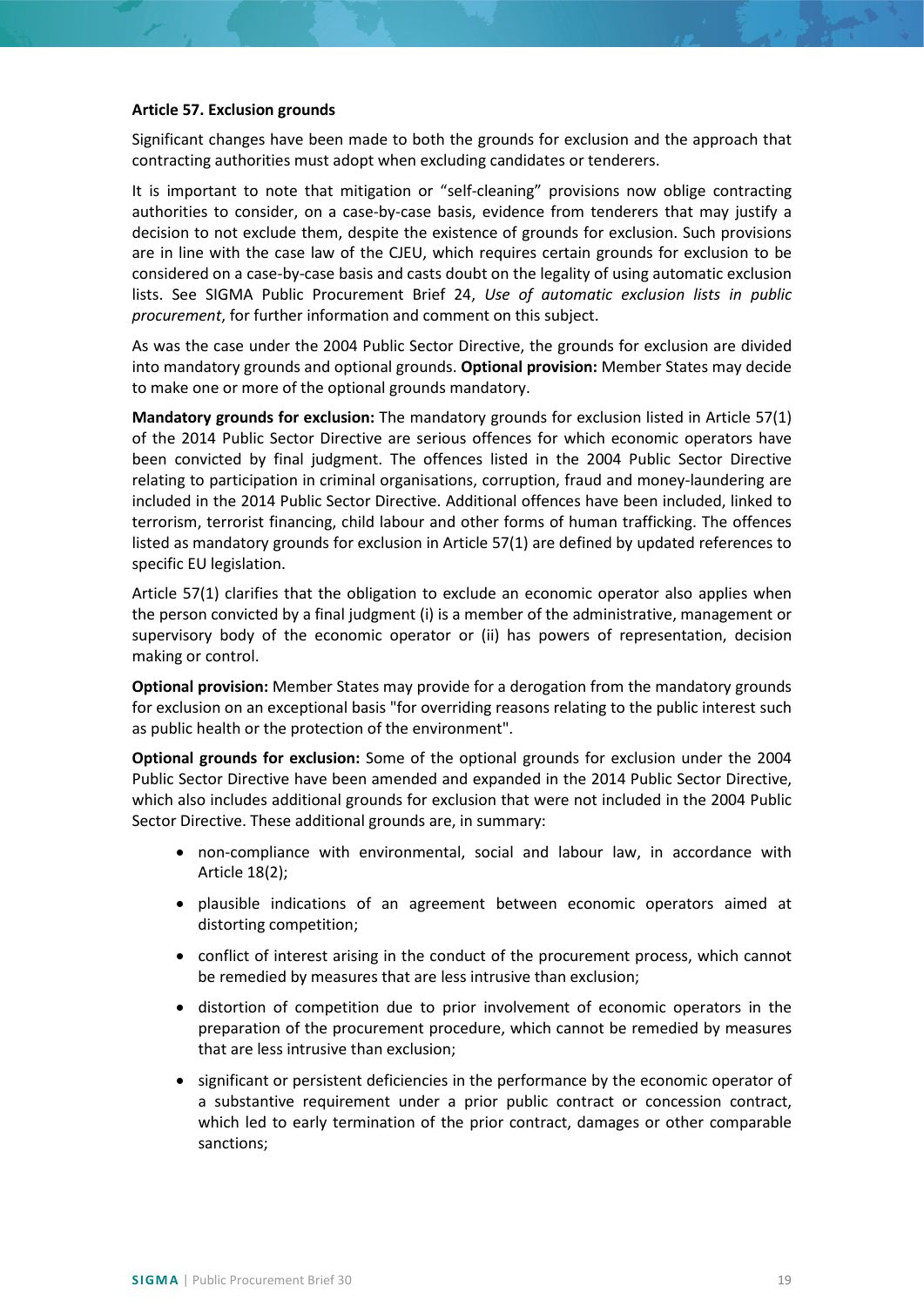• where the economic operator has sought to unduly influence the decision-making process, to obtain confidential information, or to negligently provide misleading information.

**Mitigation or "self-cleaning":** The 2014 Public Sector Directive incorporates a new principle of mitigation or "self-cleaning", which should benefit economic operators facing the prospect of exclusion from the tender process.

Article 57(6) provides that an economic operator has the right to provide evidence demonstrating its reliability despite the existence of mandatory or optional grounds for exclusion. If such evidence is considered by the contracting authority to be sufficient, then the economic operator shall not be excluded. Article 57(6) lists the types of evidence that may be sufficient to demonstrate the reliability required. Contracting authorities are obliged to take into account the gravity and particular circumstances of a criminal offence or misconduct. If the contracting authority decides that the evidence is insufficient, it must then provide the economic operator with a statement indicating the reasons for its decision.

**Comment:** It is not entirely clear from the wording of Article 57(6) whether the list of evidence that the economic operator must provide is an exhaustive list or an illustrative list of the types of evidence that may be appropriate. In practice, it makes more sense for this list to be an illustrative list, as the evidence listed in Article 57(6) is not relevant to all of the grounds for exclusion.

# <span id="page-19-0"></span>**Breach of obligations related to the payment of taxes or social security obligations**

**Optional ground:** Under the 2004 Public Sector Directive, the exclusion of an economic operator on the grounds of a breach of its obligations related to the payment of taxes or social security obligations was an optional ground. Under the 2014 Public Sector Directive, this exclusion continues to constitute an optional ground where a contracting authority can demonstrate a breach of those obligations "by any appropriate means".

The 2014 Public Sector Directive nevertheless provides that this optional ground for exclusion no longer applies where the economic operator has fulfilled its obligations by either paying or entering into a binding arrangement to pay the taxes or social security contributions due.

**Mandatory ground:** Under the 2014 Public Sector Directive, a breach of obligations related to the payment of taxes or social security contributions now constitutes a mandatory ground for exclusion where "the breach has been established by a judicial or administrative decision having final and binding effect in accordance with the country in which it is established or with those of the Member State of the contracting authority". **Optional provision:** Member States may opt to use two derogations from the mandatory ground for exclusion:

- on an exceptional basis, "for overriding reasons relating to the public interest such as public health or the protection of the environment";
- where an exclusion would be clearly disproportionate; the 2014 Public Sector Directive provides examples of such circumstances.

**Maximum periods for exclusion:** Member States are required to determine the maximum periods of exclusion to be incorporated into their national measures implementing the 2014 Public Sector Directive, subject to specified maximum periods.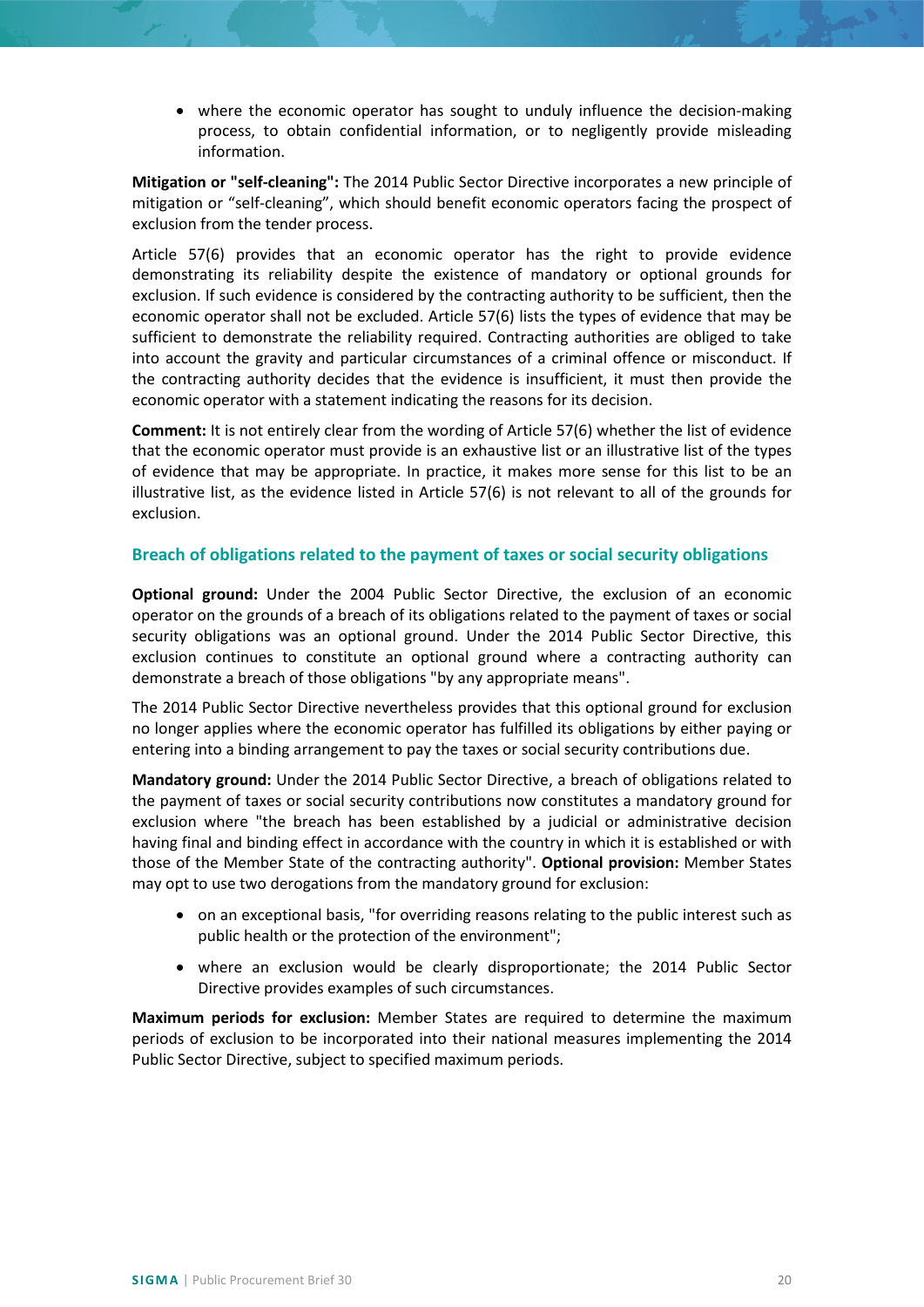#### **Utilities:**

Article 80 of the 2014 Utilities Directive permits, but does not oblige, Member States to apply to contracting entities in general the mandatory and optional grounds for exclusion set out in Article 57 of the 2014 Public Sector Directive. However, Member States are obliged to apply Articles 57(1) and 57(2) of the 2014 Public Sector Directive to contracting entities that are contracting authorities. In either case, the grounds must be applied in accordance with the relevant terms and conditions set out in Article 57 of the 2014 Public Sector Directive.

## **Article 67. Contract award criteria**

The 2004 Public Sector Directive provided that contracts were to be awarded by using one of two criteria, either (i) the most economically advantageous tender or (ii) the lowest priced tender.

The 2014 Public Sector Directive changes the approach and places much greater emphasis on the evaluation of criteria other than the price alone.

Article 67(2) states that "contracting authorities shall base the award of public contracts on the most economically advantageous tender". The concept of the most economically advantageous tender is explained further as follows:

"The most economically advantageous tender from the point of view of the contracting authority shall be identified on the basis of price or cost, using a cost-effectiveness approach, such as life-cycle costing...and may include the best price-quality ratio, which shall be assessed on the basis of criteria, including qualitative, environmental and/or social aspects linked to the subject matter of the public contract in question...." The article then goes on to provide examples of criteria that may be used to assess the "best price-quality ratio".

Comment: The wording of Article 67(2) is not clear and is open to different interpretations. This lack of clarity is the result of an imperfect compromise reached between the European Parliament, which wanted to eliminate the use of the lowest price criterion, and the European Commission, which wished to retain the lowest price criterion or introduce the lowest cost as a criterion. Recital 89 of the 2014 Public Sector Directive does provide some assistance by explaining that the term "most economically advantageous tender" used in the 2004 Public Sector Directive is now referred to as the "best price-quality ratio" under the 2014 Public Sector Directive.

One interpretation of the provisions is illustrated below.

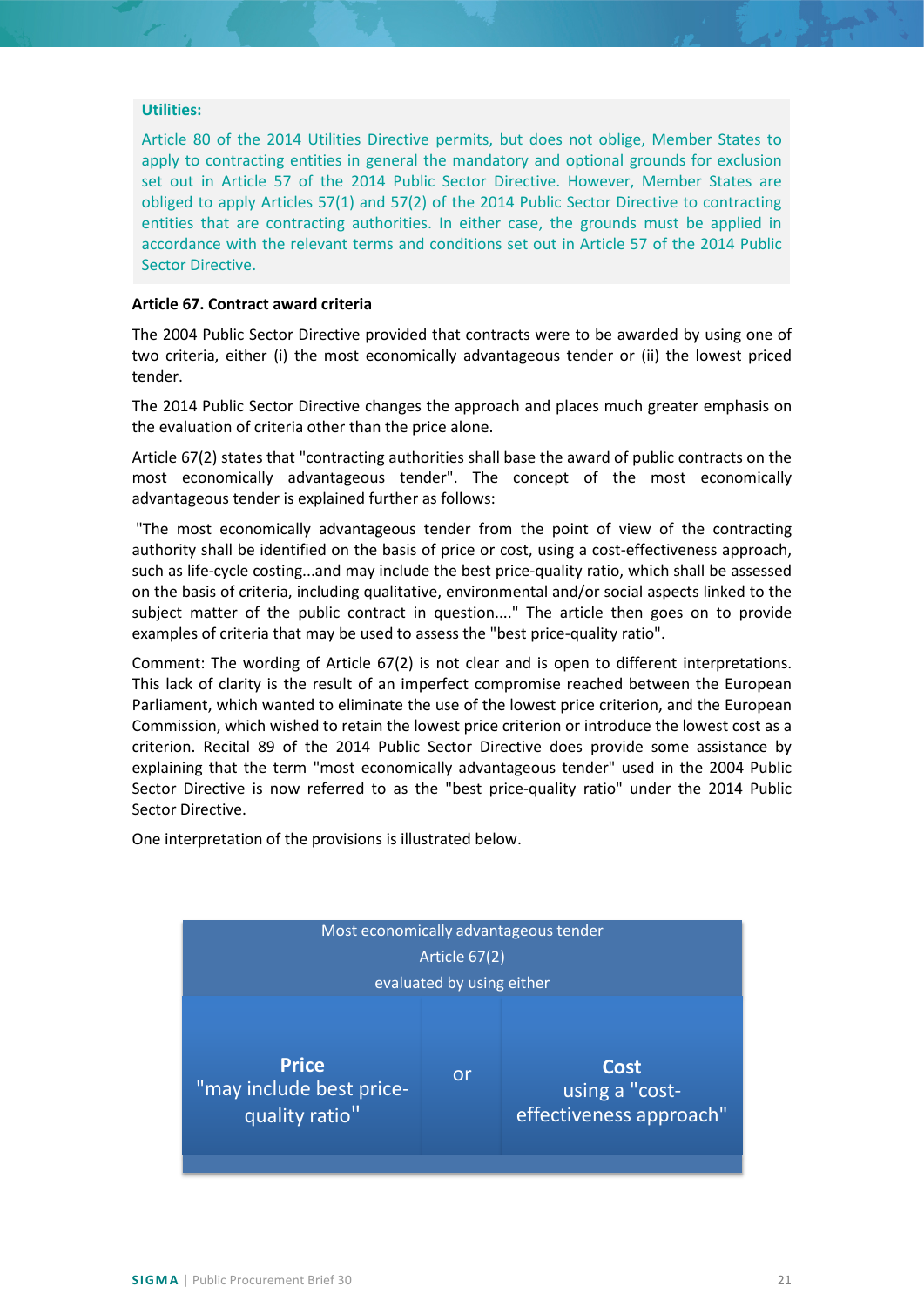It is possible to use only the price or the cost as the sole award criterion unless a Member State chooses to adopt the final paragraph of Article 67(2). Under that **optional provision**, Member States have the option of stipulating that contracting authorities may *not* use only the price or the cost as the sole award criterion.

**Comment:** It is open to debate whether much change has occurred in practice. Contracting authorities may still award contracts on the basis of price alone or cost alone. They may also use a "price-quality ratio" approach that is the equivalent of the "most economically advantageous tender" under the 2004 Public Sector Directive. Perhaps the major changes are the requirement to use a "cost-effectiveness approach" in the evaluation of cost and the new requirements in Article 68 concerning life-cycle costing.

Further provisions in the Public Sector Directive tie in with changes reflecting both CJEU case law and the Europe 2020 focus on environmental issues in procurement. Article 67(3) confirms that award criteria are to be considered as linked to the subject matter of the contract where they relate to any stage in the life cycle of the works, supplies or services to be procured. That life cycle may include specific processes of production, provision or trading.

A new provision also permits the use of award criteria related to the organisation, qualification and experience of the staff assigned to performing the contract. These criteria may be used "where the quality of staff assigned to the contract can have a significant impact on the level of performance of the contract". This provision clarifies uncertainties arising from a CJEU judgement that some commentators interpreted as meaning that this type of criterion could only be used as a selection-stage criterion and could never be used as an award criterion<sup>[12](#page-21-0)</sup>.

## **Utilities:**

Very similar provisions are included in Article 82 of the 2014 Utilities Directive.

# **Article 68. Life-cycle costing**

As has been mentioned above, Article 67(2) appears to mean that when a contracting authority decides to award a contract on the basis of cost, it must use a cost-effectiveness approach. Life-cycle costing is an example of the cost-effectiveness approach. Article 68 sets out the concept of life-cycle costing from an EU perspective, as costs borne by the contracting authority or other users, as illustrated below:



<span id="page-21-0"></span> $12$  C-532/06 Lianakis.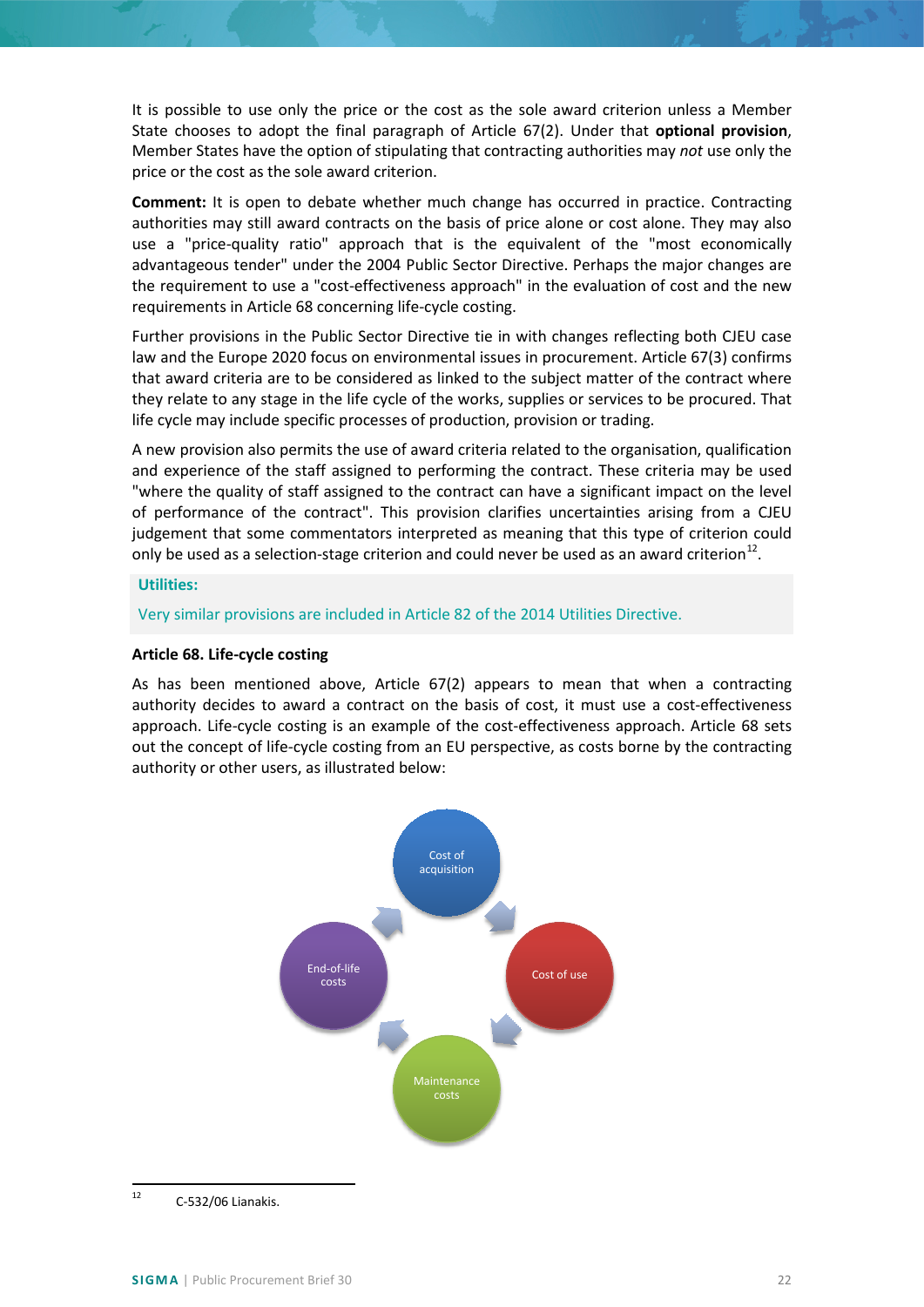Where contracting authorities use a life-cycle costing approach, they must include in the procurement documents information on the data to be provided by economic operators and on the method that the contracting authority will use to assess that data. The method used must fulfil a number of conditions listed in Article 68(2)(a) to (c) relating to transparency and accessibility.

Where there is EU legislation mandating a method for the calculation of life-cycle costing, then that method must be used. Only one mandated method is listed in Annex XIII of the 2014 Public Sector Directive, related to the specification of clean and energy efficient road transport vehicles<sup>[13](#page-22-0)</sup> under Directive 2009/33/EC. The introduction at EU level of additional mandatory life-cycle costing methods is a possibility.

## **Utilities:**

Very similar provisions are included in Article 83 of the 2014 Utilities Directive.

## **Article 69. Abnormally low tenders**

The main change in the provisions with regard to abnormally low tenders concerns the issue of whether a contracting authority is obliged to investigate an abnormally low tender. Under the 2004 Public Sector Directive, a contracting authority was under the obligation to investigate a tender that seemed to be abnormally low only if it had the intention of rejecting that tender. The 2014 Public Sector Directive requires a contracting authority to investigate all abnormally low tenders, irrespective of its intention to accept or reject such a tender.

## **Utilities:**

Very similar provisions are included in Article 84 of the 2014 Utilities Directive.

## **Article 71. Subcontracting**

The provisions on subcontracting under the 2014 Public Sector Directive are much more extensive. Article 25 of the 2004 Public Sector Directive allowed or required contracting authorities to request that a tenderer indicate any share of the contract that it intended to subcontract and any proposed subcontractors. This principle has been incorporated into Article 71(2) of the 2014 Public Sector Directive. Article 71 goes on to include other provisions related to subcontracting.

**Information about subcontractors:** The main contractor is required to provide details of subcontractors, and changes in subcontractors, working at a facility under the direct oversight of the contracting authority. This requirement applies after the award of the contract and at the latest by the time the performance of the contract commences. Contracting authorities have discretion to extend these requirements, for example to subcontractors further down the subcontracting chain.

**Compliance with obligations under environmental, social and labour law**, in accordance with Article 18(2) and **other grounds for exclusion**: This compliance includes, where applicable, mechanisms of joint liability and verification that the relevant grounds for exclusion do not apply to subcontractors. It also concerns obligations for the main contractor to replace a subcontractor that is subject to other grounds for exclusion.

**Optional provisions: Direct payment to subcontractors:** Member States may put into place measures permitting direct payment by the contracting authority to a subcontractor, with or without a request from the subcontractor.

<span id="page-22-0"></span><sup>13</sup> Road transport vehicles in this context are cars, buses, light commercial vehicles and heavy goods vehicles.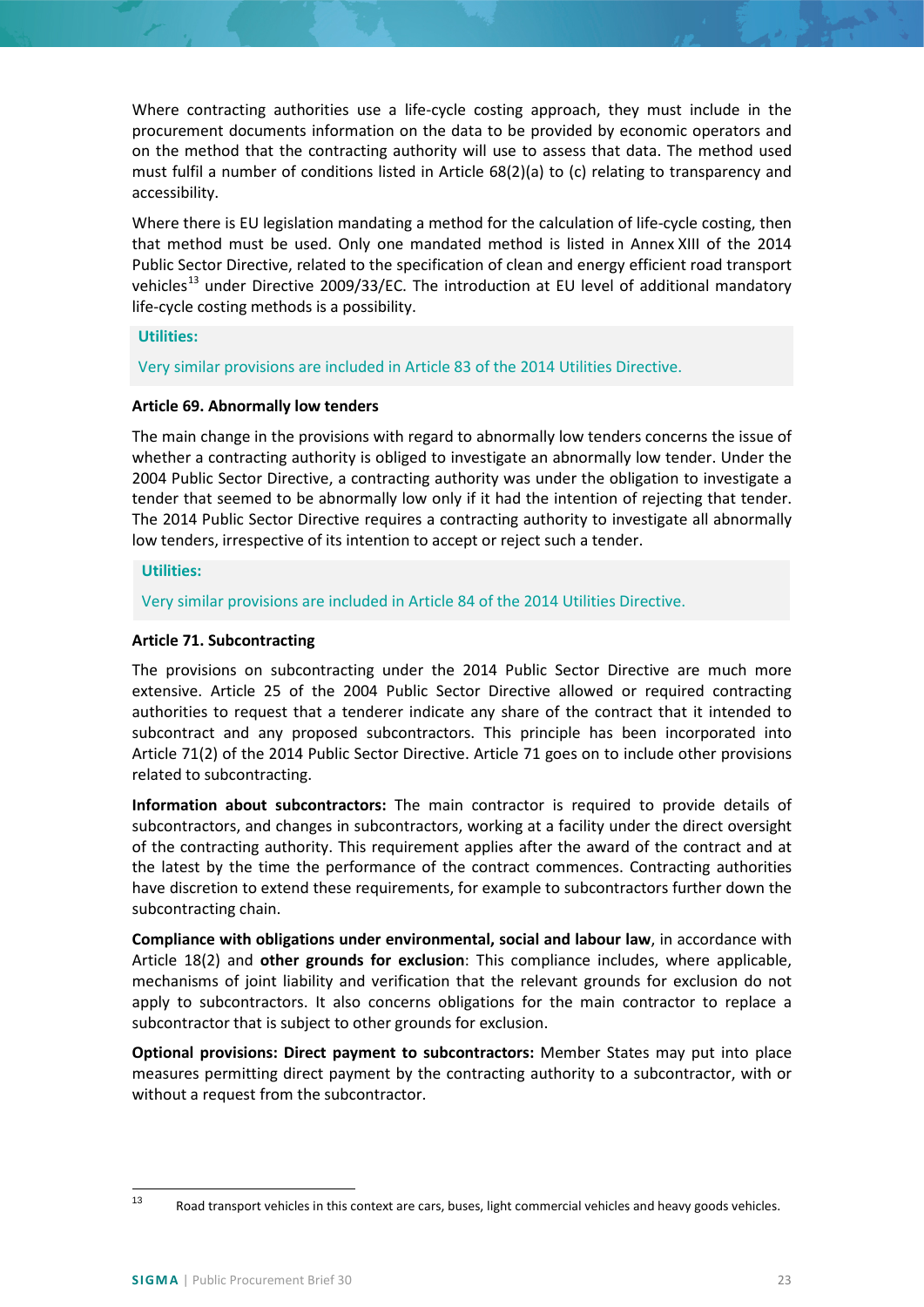**Comment:** It is still unclear whether it is permissible under the 2014 Public Sector Directive for contracting authorities to require the subcontracting of a specific minimum or maximum share of a contract.

## **Utilities:**

Very similar provisions are included in Article 88 of the 2014 Utilities Directive.

## **Article 72. Modification of contracts or framework agreements during their term**

The 2004 Public Sector Directive had very limited provisions concerning the modification of contracts or framework agreements during their term. Those provisions related to circumstances where the use of the negotiated procedure without prior publication of a Contract Notice was permitted. Far more extensive provisions are included in Article 72 of the 2014 Public Sector Directive. Some of these provisions are linked to and expand upon CJEU case law $^{14}$  $^{14}$  $^{14}$ .

Under the 2014 Public Sector Directive, there are six circumstances in which contracts or framework agreements may be modified during their term without triggering the requirement for a new competitive award procedure. These circumstances, in summary, are as follows:

- **1) Modifications that are clearly provided for in the initial procurement documents [Article 72(1)(a)]:** Where the initial procurement documents provide for modifications to be made in "clear, precise and unequivocal review clauses", then these modifications are permitted. The scope and nature of the possible modifications must be clear, as must be the conditions under which the review clauses can be used.
- **2) Necessary modifications when a change of contractor cannot be made [Article 72(1)(b)]:** Additional requirements can be delivered by the original contractor as a "necessary modification" when a change of contractor (i) cannot be made for economic or technical reasons, and (ii) would cause significant inconvenience or a substantial increase in cost for the contracting authority.

This modification is only permitted if the cost increase does not exceed 50% of the value of the original contract. It is possible to make several modifications, and the 50% increase in cost applies to each separate modification. Where a contracting authority relies on this provision, it must publish a notice in the *OJEU*, using a special standard format notice.

- **3) Modifications to deal with unforeseen circumstances [Article 72(1)(c)]:** Where circumstances occur that a contracting authority could not have foreseen, it is possible to modify the contract without a further procurement procedure. This modification is permitted where (i) it does not alter the overall nature of the contract, and (ii) the increase in cost does not exceed 50% of the value of the original contract. It is possible to make several modifications, and the 50% cost increase limit applies to each separate modification. Where a contracting authority relies on this provision, it must publish a notice in the *OJEU*, using a special standard format notice.
- **4) Modifications to deal with a new contractor replacing the original contractor [Article 72(1)(d)]:** A new contractor may replace the original contractor in three cases. These cases are where:
	- an unequivocal review clause or option is in conformity with Article 72(1)(a);
	- a "universal or partial succession into the position of the initial contractor following corporate restructuring, including takeover, merger, acquisition or insolvency…" has occurred; the replacement may be made provided that (i) the new contractor meets

<span id="page-23-0"></span><sup>14</sup> See footnote 3.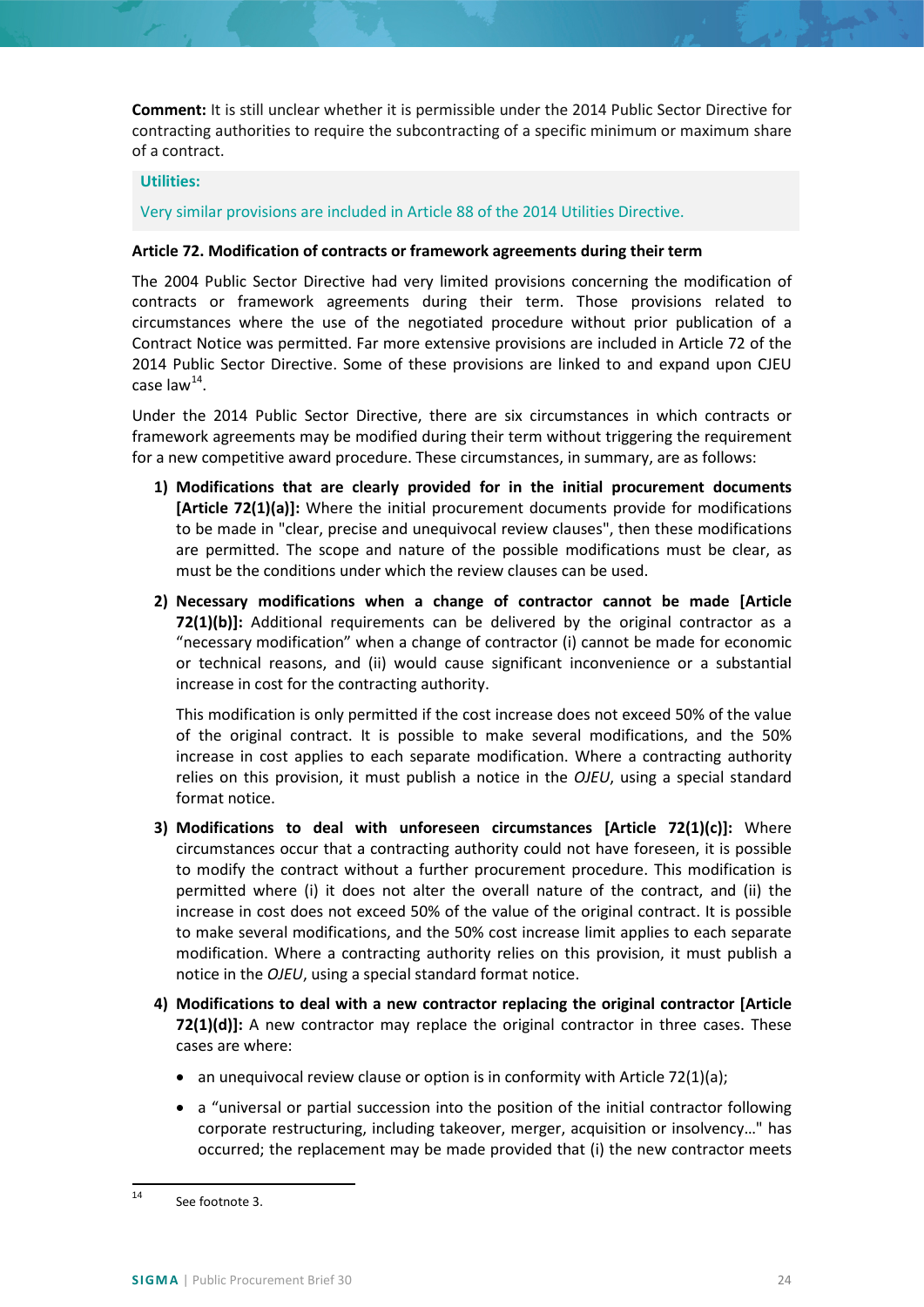the pre-qualification criteria initially established; and (ii) the change in contractor does not result in other substantial modifications to the contract;

• the contracting authority takes over the role of the main contractor in order to assume the obligations towards its subcontractors.

## **5) Modifications that are "not substantial" [Article 72(1)(e) and 72(4)]**

Substantial modifications are changes that make the contract "materially different in character" from the original contract. Modifications that are "not substantial" can be made to a contract without a requirement to undertake a new procurement procedure. Article 72(4) includes a non-exhaustive list of modifications that will always be considered as substantial and will therefore require a new procurement procedure.

## **6) Low-value modifications [Article 72(2)]**

If the value attributable to the modification is low, the modification is permitted. A modification is considered to be of low value when it does not alter the overall nature of the contract and when the value of the modification falls below the relevant procurement threshold *and* is less than 10% of the initial contract value for supplies and services contracts or 15% of the initial contract value for a works contract. The values of the modifications are calculated cumulatively. The total value of all low-value modifications must not exceed the relevant procurement threshold.

**Comment:** Any breach of these provisions can be subject to legal proceedings. Each Member State determines the appropriate forum for legal action.

## **Utilities:**

Very similar provisions are included in Article 89 of the 2014 Utilities Directive.

## **Article 73. Termination of contracts**

The 2014 Public Sector Directive includes new provisions, which were not in the 2004 Public Sector Directive, covering circumstances where contracting authorities are to have the possibility of terminating a contract. These circumstances are as follows:

- **Substantial modification of the contract:** where the contract has been subject to a substantial modification that would have required a new procurement procedure, pursuant to Article 72;
- **Mandatory grounds for exclusion:** where one of the mandatory grounds for exclusion listed in Article 57(1) applied to the contractor at the time of the contract award;
- **Infringement declared by the CJEU:** where the contract "should not have been awarded to the contractor in view of a serious infringement of the obligations under the Treaties and [the 2014 Public Sector Directive] that has been declared by the [Co](#page-24-0)urt of Justice of the European Union in a procedure pursuant to Article 258 TFEU [15](#page-24-0)  $''$

**Comment:** Member States are free to decide how best to implement these provisions so as to reflect their national legal systems. It is possible, for example, that a Member State may include in its implementing legislation a requirement on the part of contracting authorities to include a specified contract clause in all contracts. Other Member States may set down a general obligation on contracting authorities to comply with Article 73, while leaving the details to the discretion of the contracting authorities.

<span id="page-24-0"></span><sup>&</sup>lt;sup>15</sup> A procedure brought under Article 258 TFEU is a case brought by the European Commission against a Member State.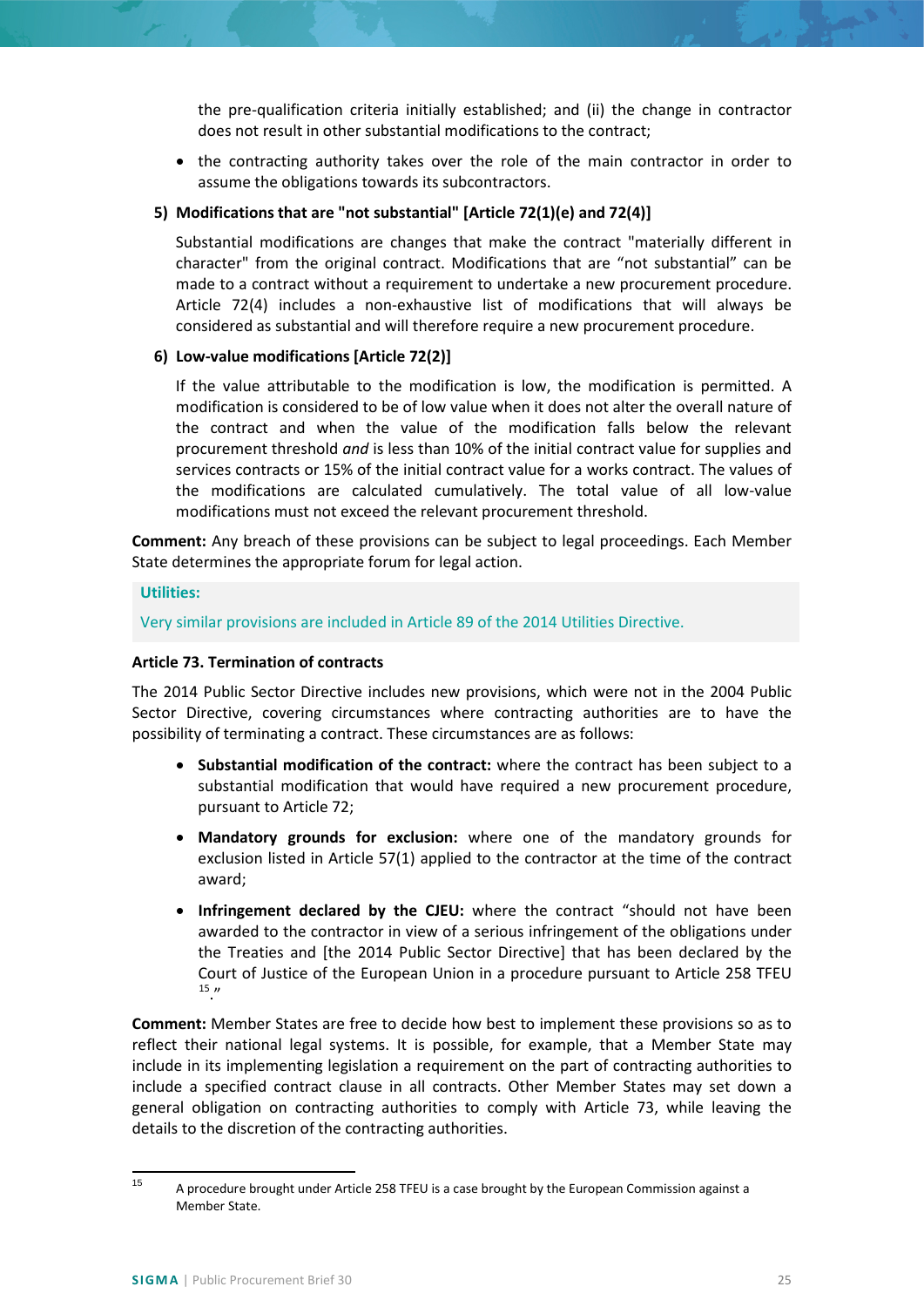## **Utilities:**

Very similar provisions are included in Article 90 of the 2014 Utilities Directive.

## **Particular Procurement Regimes**

#### **Articles 74-76."Light regime"**

Under the 2004 Public Sector Directive, two types of rules were applied for the award of service contracts. The services listed in Annex II A of the 2004 Public Sector Directive were subject to the full application of that Directive. All other services, listed in Annex II B, were subject to only limited regulation.

The distinction between Annex II A and Annex II B services has now been abolished. Instead, the 2014 Public Sector Directive introduces a particular regime for the award of contracts for social and other specific services listed in Annex XIV of the Directive.

Services not listed in Annex XIV are subject to the full application of the 2014 Public Sector Directive. Services listed in Annex XIV are subject to a "light regime", where the value of the contract exceeds a threshold of EUR 750 000. The list of services in Annex XIV is quite similar but not identical to the list of Annex II B services under the 2004 Public Sector Directive. The Annex XIV services include mainly health, social and cultural services.

Member States are required to put into place national rules for the award of contracts for "light regime" services, subject to compliance with a limited number of provisions set out in Articles 75-76 of the 2014 Public Sector Directive. The provisions in the 2014 Public Sector Directive relate to the following:

- **Advertising:** "Light regime" services must be advertised in the *OJEU*, using either a standard form contract notice or a Prior Information Notice (PIN) as a call for competition. Contracting authorities must also publish a Contract Award Notice in the *OJEU*.
- **Principles for awarding contracts:** The national rules must comply with the principles of transparency and equal treatment of economic operators. Contracting authorities may take into account the need to ensure quality, continuity, accessibility, affordability, and a number of other listed factors.

**Optional provisions:** Member States may also specify that the choice of service provider is to be made on the basis of the "best price-quality ratio".

#### **Utilities:**

Very similar provisions are included in Articles 91-93 and Annex XVII of the 2014 Utilities Directive. The financial threshold is higher, set at EUR 1 000 000 (EUR 1 million).

#### **Article 77. Reserved contracts for certain "light regime" services**

**Optional provisions:** An optional provision is linked to the "light regime". This provision permits Member States to limit participation in tender processes for certain "light regime" services to a particular type of organisation. The list of services to which this optional provision applies is much narrower than the Annex XIV list and focuses on health and social services. Participation in the tender process can be limited to organisations that satisfy conditions relating to their objectives, ownership, management structure and contracts that they have previously been awarded. The intention of this optional provision is to limit participation in the competitive process to employee-owned organisations and similar bodies.

## **Utilities:**

Very similar provisions are included in Article 94 of the 2014 Utilities Directive.